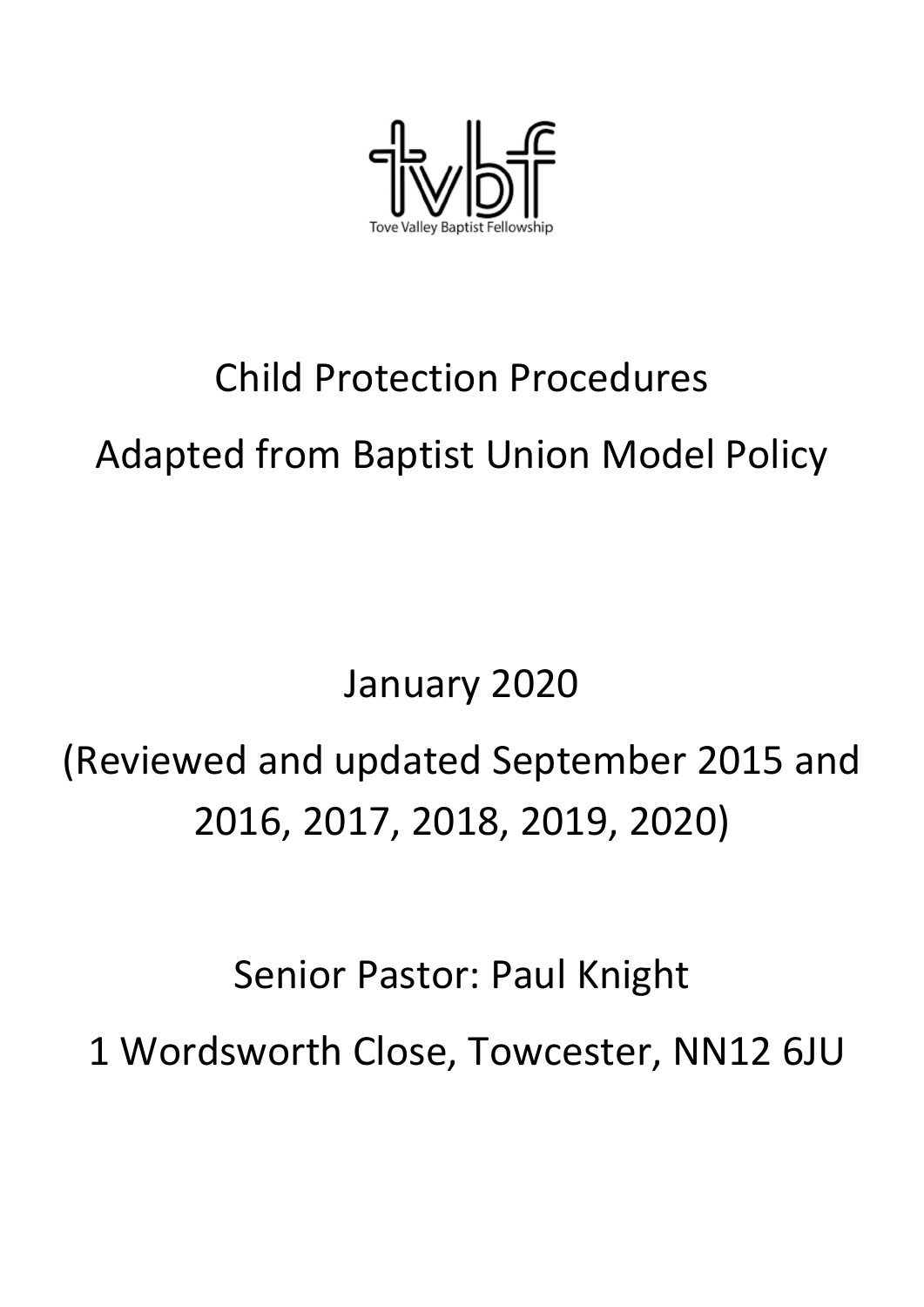## **Designated Person for Safeguarding**

Name: Melanie Whitlock Contact Number: 01327 353495, mobile 07709 449950

## **Deputy Designated Person for Safeguarding**

Name: Shelagh Chapman Contact Number: 01327 350413 mobile 07834 375345

## **Youth Co-ordinator**

Name: Melanie Whitlock Contact Number: 01327 353495, mobile 07709 449950

**Child Advocates**: Andy Prescott and Anne Seaman

**CCPAS – Churches' Child Protection Advisory Service** Contact Number: 24 hour line 0845 120 4550

**Local Social Services Department (Children's and Young Persons' Services)**

Contact Number: 0300 1261000

**If the child is in immediate danger, call the police. Telephone 01327 300300 or dial 999**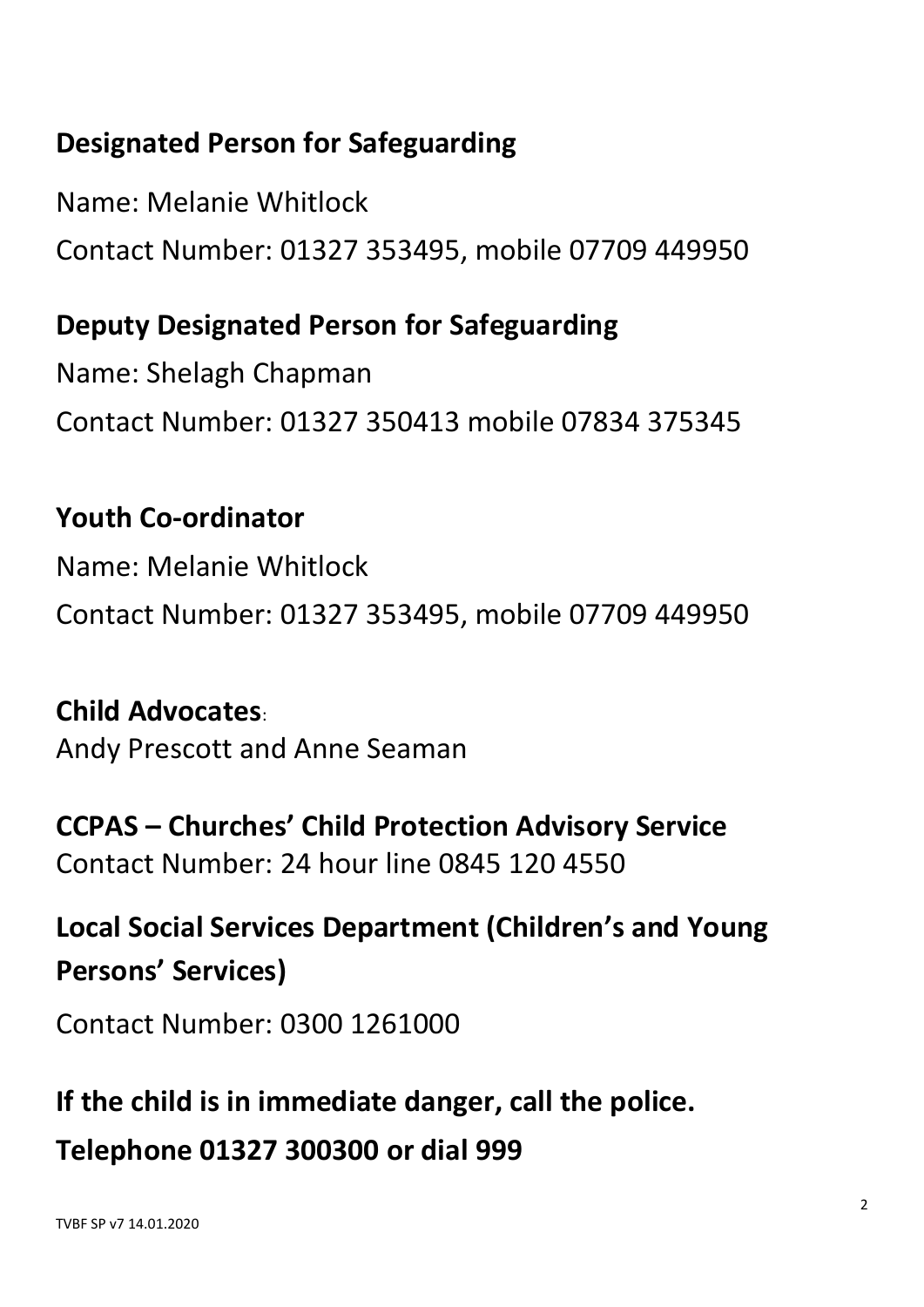## Index

Child Protection Policy

| Part 1 | <b>Responding to Concern</b>                            |
|--------|---------------------------------------------------------|
| Part 2 | Safe Recruitment, Support and Supervision of<br>workers |
| Part 3 | Safe Behaviour: A code of behaviour for<br>workers      |
| Part 4 | Safe Practice and Safe Premises                         |
| Part 5 | A Safe Community                                        |

- Appendix 1 Child Consent Form
- Appendix 2 Young Person Consent Form
- Appendix 3 Accident Form
- Appendix 4 Incident Form
- Appendix 5 Body Chart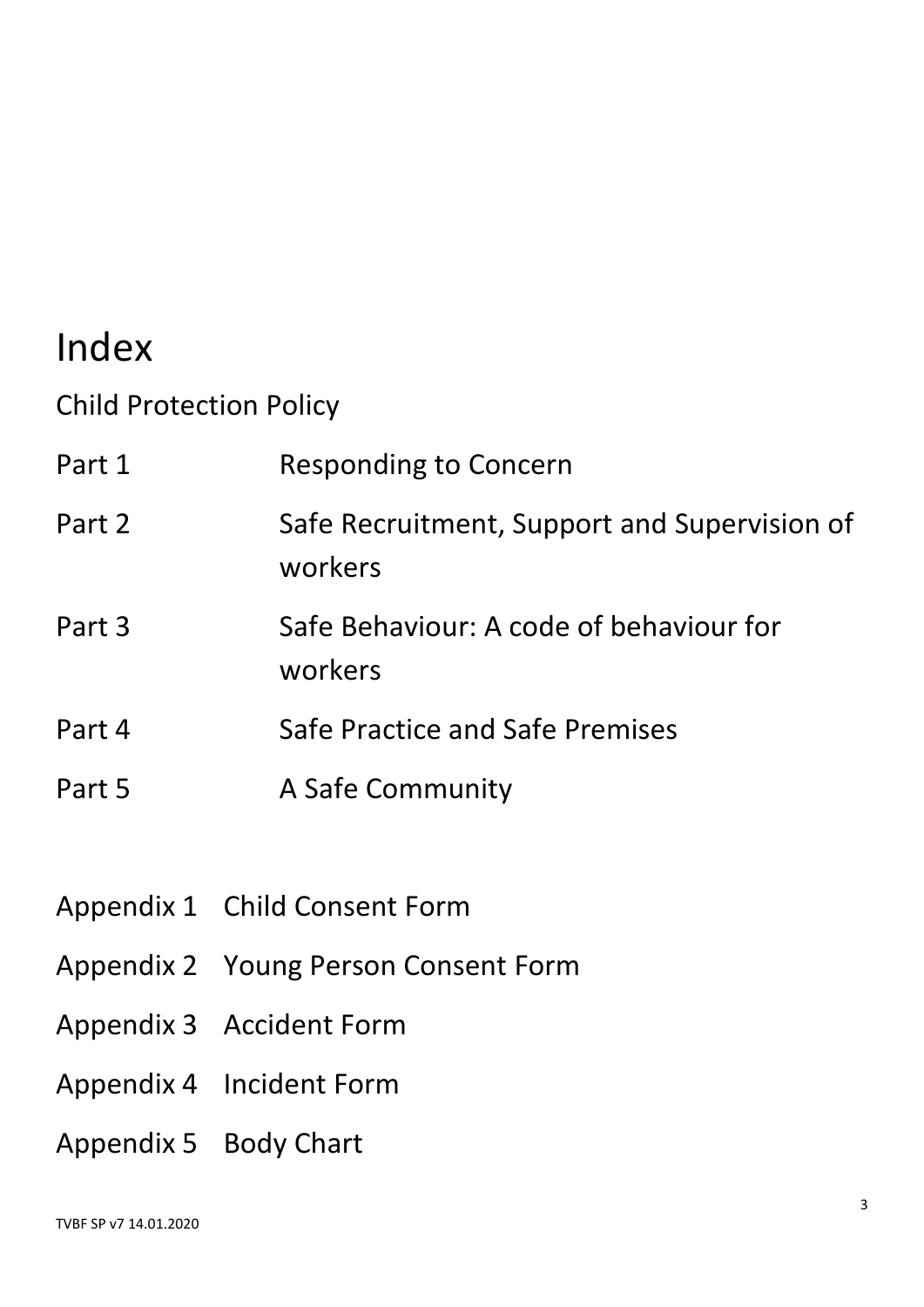# Appendix 6 Flow Diagram Appendix 7 Voluntary Worker Application Form Appendix 8 Voluntary Worker Contract

Policy Statement

#### **Safeguarding Children and Young People at Tove Valley Baptist Fellowship**

The vision of Tove Valley Baptist Fellowship is to:

Provide a safe, caring, loving, yet challenging environment in which children and young people encounter God and respond positively to the Gospel of Jesus. Through sound Bible teaching, positive relationships and personal examples, as well as actively teaching God's values, we aim to lead children and young people towards personal faith and growth into Christian maturity. We recognise that children and young people have an important role to play in the life of the church and of the community.

In fulfilling this vision the church

- has a programme of activities with children and young people
- welcomes children and young people into the life of our community
- makes our premises available to organisations working with children and young people

The church recognises its responsibilities for the safeguarding of all children and young people under the age of 18 (regardless of gender, ethnicity or ability) as set out in *The Children Act* 1989 and 2004, *Safe from Harm* (HM Government 1994) and *Working Together to Safeguard Children* (HM Government 2010).

As members of this church we commit ourselves to the nurturing, protection and safeguarding of all children and young people associated with the church and will pray for them regularly.

In pursuit of this we commit ourselves to the following policies and to the development of procedures to ensure their implementation.

#### **Prevention and reporting of abuse and responding to concern**

It is the duty of each church member and each member of the wider church family to prevent the physical, sexual and emotional abuse of children and young people and the duty of all to respond to concerns about the well-being of children and young people and to report any child abuse disclosed, discovered or suspected. The church will fully co-operate with any statutory investigation into any suspected abuse linked with the church.

#### **Safe recruitment, support and supervision of workers**

The church will exercise proper care in the selection and appointment of those working with children and young people, whether paid or voluntary. All workers will be provided with appropriate training, support and supervision to promote the safeguarding of children.

#### **Safe behaviour: a code of behaviour for workers**

The church will adopt a code of behaviour for all who are appointed to work with children and young people so that all children and young people are shown the respect that is due to them.

#### **Safe practice and safe premises**

The church is committed to providing a safe environment for activities with children and young people and will adopt ways of working with children and young people that promote their safety and well-being.

#### **A safe community**

The church is committed to the prevention of bullying of children and young people. The church will seek to ensure that the behaviour of any who may pose a risk to children and young people in the community of the church is managed appropriately.

#### **Responsible people**

The church has appointed **Melanie Whitlock** as the Designated Person for Safeguarding, and **Shelagh Chapman** as deputy, to: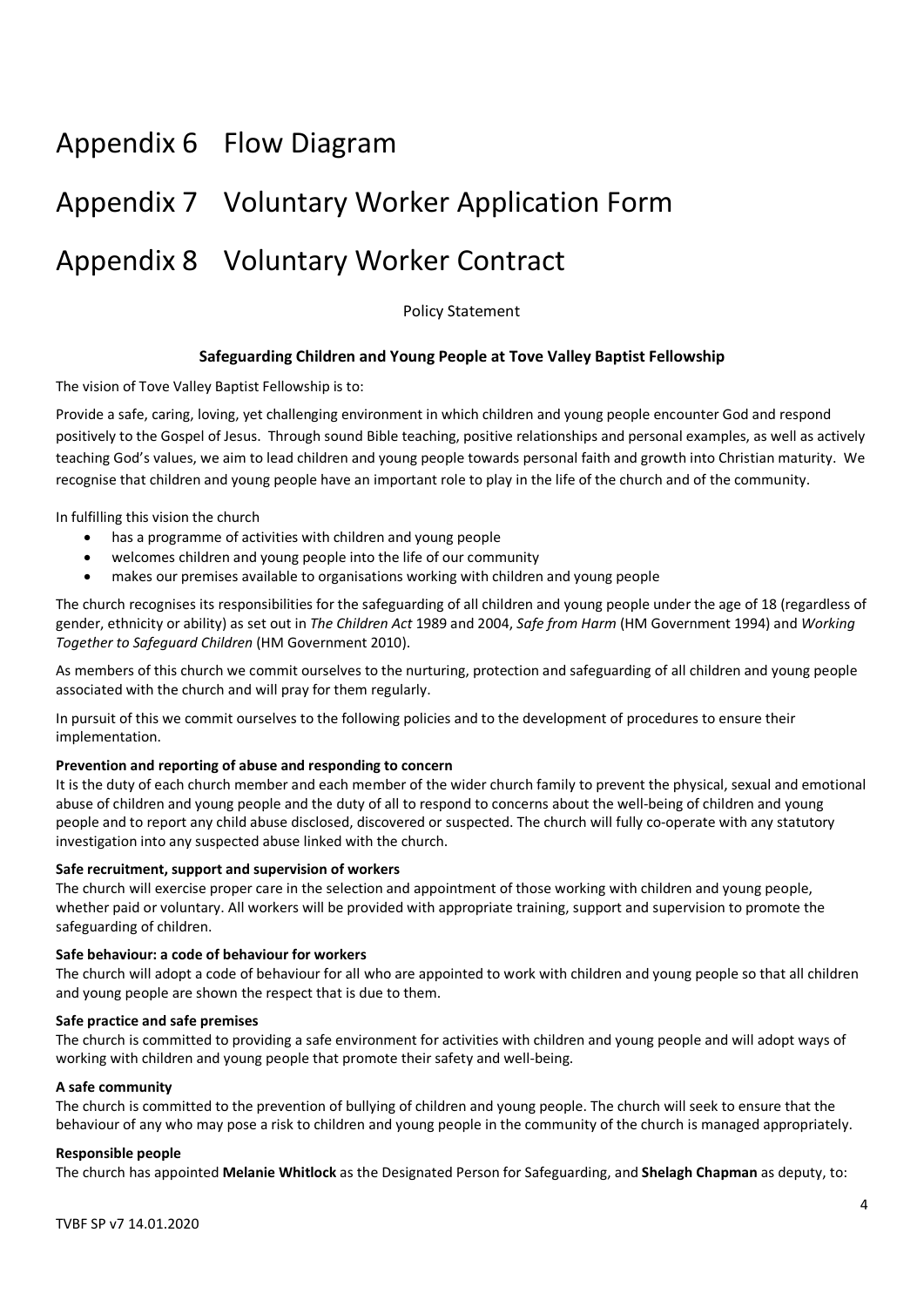- advise the church on any matters related to the safeguarding of children and young people
- take the appropriate action when abuse is disclosed, discovered or suspected.

The church has appointed **Andy Prescott** and **Anne Seaman** as child advocates. Their role is to speak on behalf of the children, ensuring there is an overall positive atmosphere within the youth & children's work across the fellowship. They will have access to all groups, so they can talk to children about the activities they are involved in. The advocates should encourage a positive ethos within all groups and pass on any concerns they might have (or any concerns about any type of abuse) to the eldership. They will report to an elders meeting as required.

#### **Policy and procedures**

A copy of the policy statement will be displayed permanently on the noticeboard in the foyer.

Each worker (aged 18 or over) with children and young people whether paid or voluntary will be given a full copy of the policy and procedures and will be required to follow them.

A full copy of the policy and procedures will be made available on request to any member of the church (aged 18 or over), the parents or carers of any child or young person from the church or any other person associated with the church.

The policy and procedures will be monitored and reviewed at least annually.

The policy statement will be read annually at the church meeting in September together with a report on the outcome of the annual review.

January 2020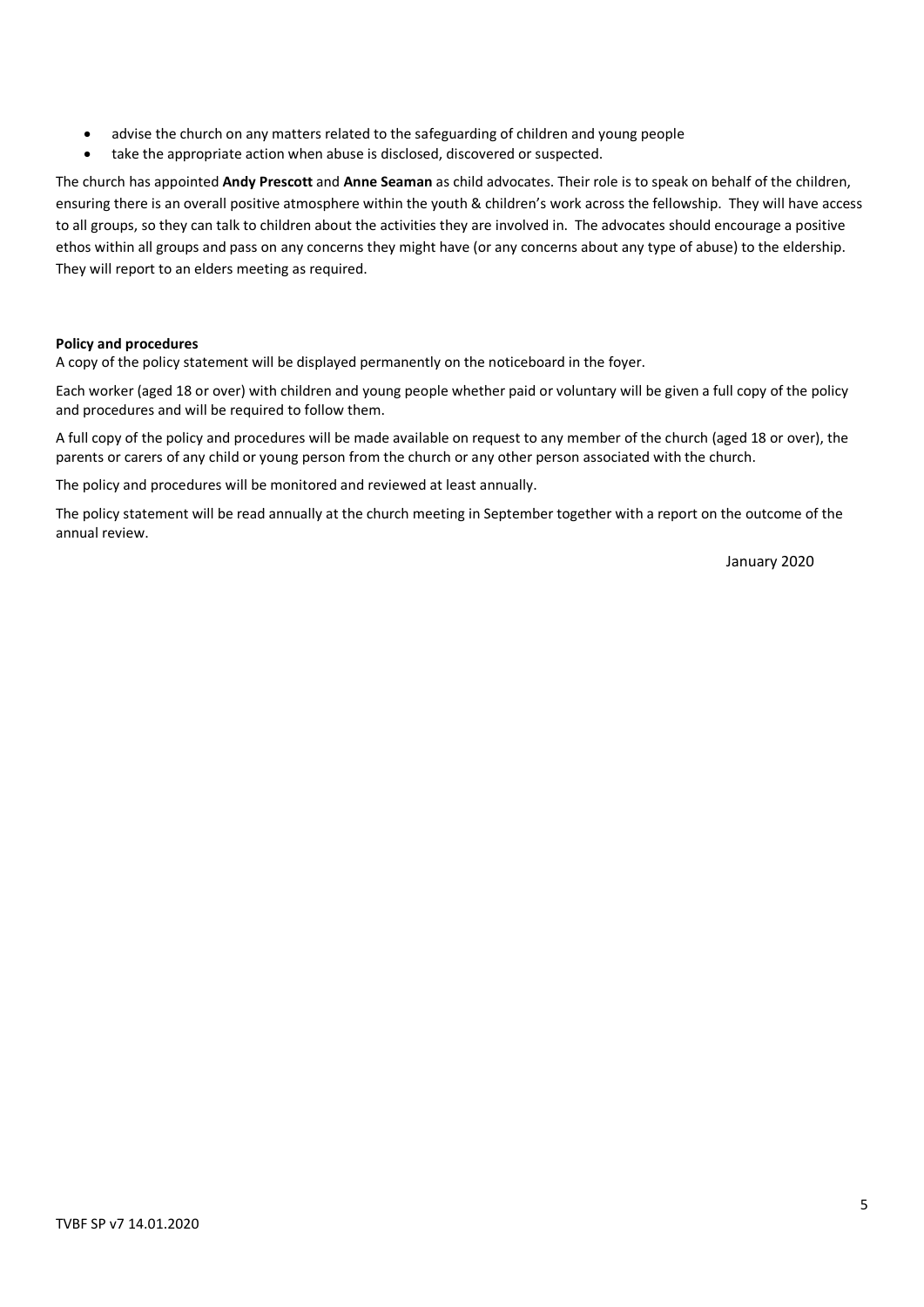#### **Part 1 - Responding to Concern**

#### **A. Responding to concern**

#### 1) Understanding, Recognising and Responding to Abuse

Abuse and neglect are forms of maltreatment of a child. Somebody may abuse or neglect a child by inflicting harm, or by failing to act to prevent harm. Children may be abused in a family or in an institutional or community setting; by those known to them or, more rarely, by a stranger. They may be abused by an adult or adults or another child or children.

#### 2) How to respond when someone wants to talk about harm or abuse

- Listen-and keep listening
- Don't question
- Avoid passing judgement on what you are told
- Never promise confidentiality
- Explain what you intend to do and don't delay in taking action
- Contact the Designated Person for Safeguarding or Deputy or in their absence take action yourself
- Write down what is said details below

#### 3) What to do when a child talks about harm or abuse

You need to make a careful written record of what has been observed as follows:

- Make notes as soon as possible (preferably within one hour of the child talking) including a description of any injury, its size and a drawing of its location and shape on the child's body (see appendix 5).
- Write down exactly what the child has said and when s/he said it, what was said in reply and what was happening immediately beforehand (eg. a description of the activity).
- Write down dates and times of these events and when the record was made.
- Write down any action taken and keep all hand written notes even if subsequently typed up.

These notes will be passed on to the Designated Person for Safeguarding to assist them should the matter need to be referred to Children's Social Care Team. Any referral to Children's Social Care Team will be confirmed by the referrer in writing within 48 hours. All documents including copies of everything sent to Children's Social Care Team, will be signed by you, dated and kept by the Designated Person for Safeguarding.

#### 4) Responding to concerns for a child or an allegation of abuse

Where possible, concerns will be passed to the Designated Person for Safeguarding (or Deputy Designated Person for Safeguarding) but difficulty in contacting these individual(s) should not delay action being taken.

If there is a concern that a child may have been harmed or abused, the Designated Person for Safeguarding will act as follows.

- 4.i) Where a child has a physical injury or symptom of neglect:
	- Contact Children's Social Care Team if there are concerns that a child may have been deliberately hurt, is at risk of 'significant harm' or is afraid to return home. Do not tell the parents, or other people involved.
	- If a child needs urgent medical attention an ambulance will be called or they will be taken to hospital, informing the parents/carers afterwards of the action that was taken.
	- The hospital staff will be informed of any child protection concerns.

4.ii) Where there are allegations or concerns of sexual abuse: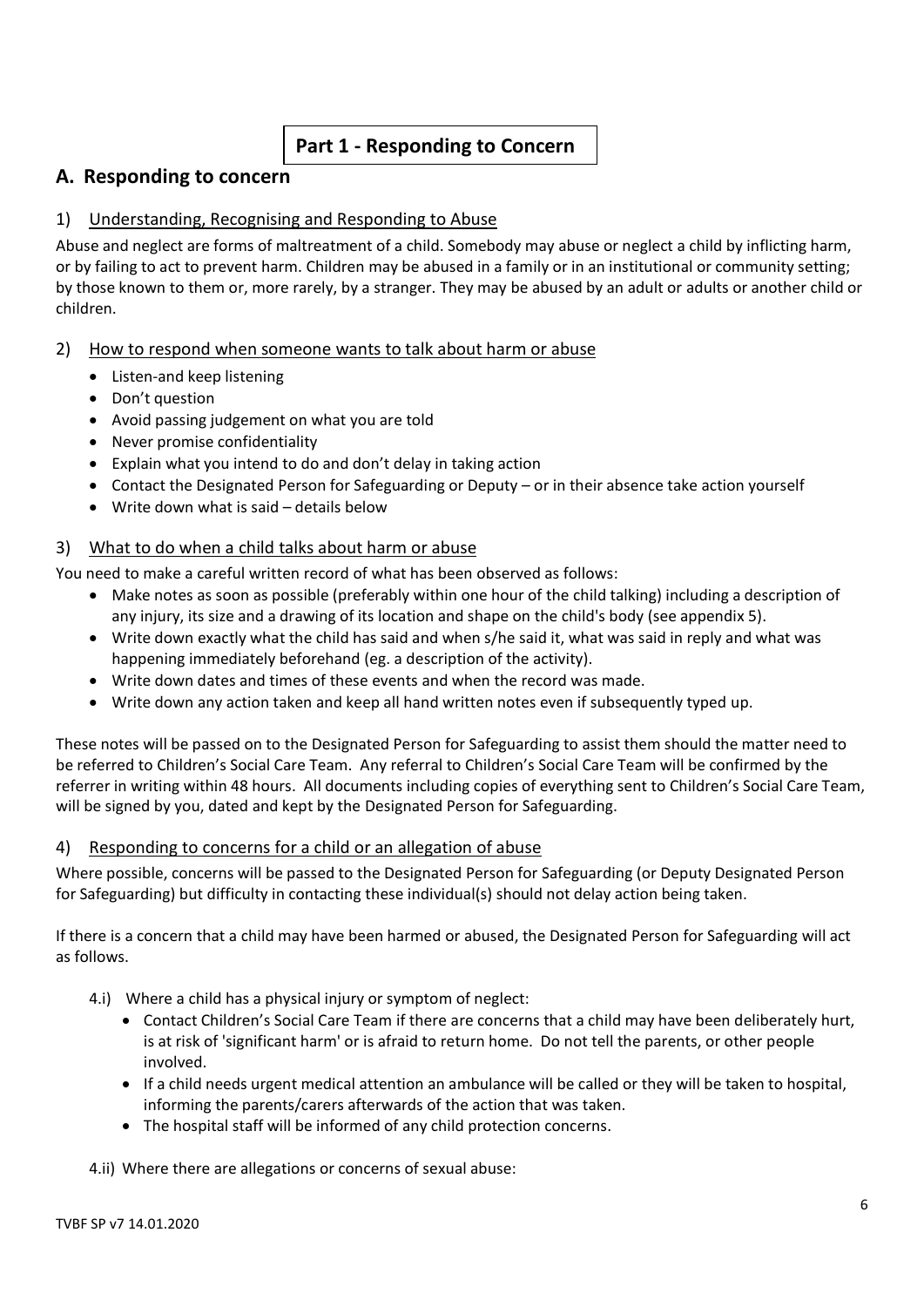- Contact Children's Social Care Team. DO NOT try to investigate the matter.
- In the case of very severe sexual assault (such as rape), which may have occurred over the last few days, and where it has not been possible to get an immediate response from Children's Social Care Team, contact the police.
- Do not touch or tamper with any evidence, such as stained clothing.
- DO NOT tell other people including the parents / carers; they could be involved.
- Keep information on a need-to-know basis so that any alleged perpetrator is not 'tipped off'.

Should the Designated Person for Safeguarding not feel it necessary to refer the matter to Children's Social Care Team but you (or anyone else) have serious concerns for the child's safety, then you will contact the relevant authorities directly. The safety of the child over-rides all other considerations and it is important to remember that sexual abuse of children is a serious crime.

If the allegation is against a Church leader who has responsibility for implementing the Policy, you will refer it directly to Children's Social Care Team or seek appropriate professional advice, eg. from CCPAS or the Local Social Services Department.

#### **B. Third Party Allegations and Referrals**

Where a third party alleges abuse towards a child, your role is to gather as much information as possible from this person. The third party will be advised that the information they have provided will be shared with the Designated Person for Safeguarding and may result in a referral to the Children's Social Care Team Department with their details. This is so that Children's Social Care Team can contact them if necessary.

#### **C. Allegations against Workers**

- The advice of Children's Social Care Team and the police will be sought before taking any action such as suspension of employment.
- During an enquiry, the worker will be supervised as closely as possible without raising suspicion during the period between the matter coming to our attention, the authorities being informed and the appropriate action being taken.
- The suspension of a worker following an allegation is by definition a neutral act but may be necessary because the priority is to protect children from possible further abuse or from being influenced in any way by the alleged perpetrator.
- It may be necessary, for the sake of the child (or to satisfy the needs of an investigation) for the alleged perpetrator to worship somewhere else and in such cases the new church leaders will be informed of the reasons.

#### **D. Pastoral care**

When an allegation/suspicion arises in the Church, a period of investigation will follow, which will be stressful for all involved.

- Support will be offered to the suspected perpetrator without compromising the children or their families.
- This is one reason for limiting information in relation to allegations of abuse on a need–to-know basis. In this way leaders not privy to the detail are free to offer support to other parties, including the suspected perpetrator.
- Where an investigation is under way, this support will be provided with the knowledge of the child protection authorities.
- The Church will ensure that one person is responsible for dealing with the authorities, another offers support to the victim and their family, and another gives pastoral care to the alleged perpetrator. It may be necessary to appoint another person to support the perpetrator's family.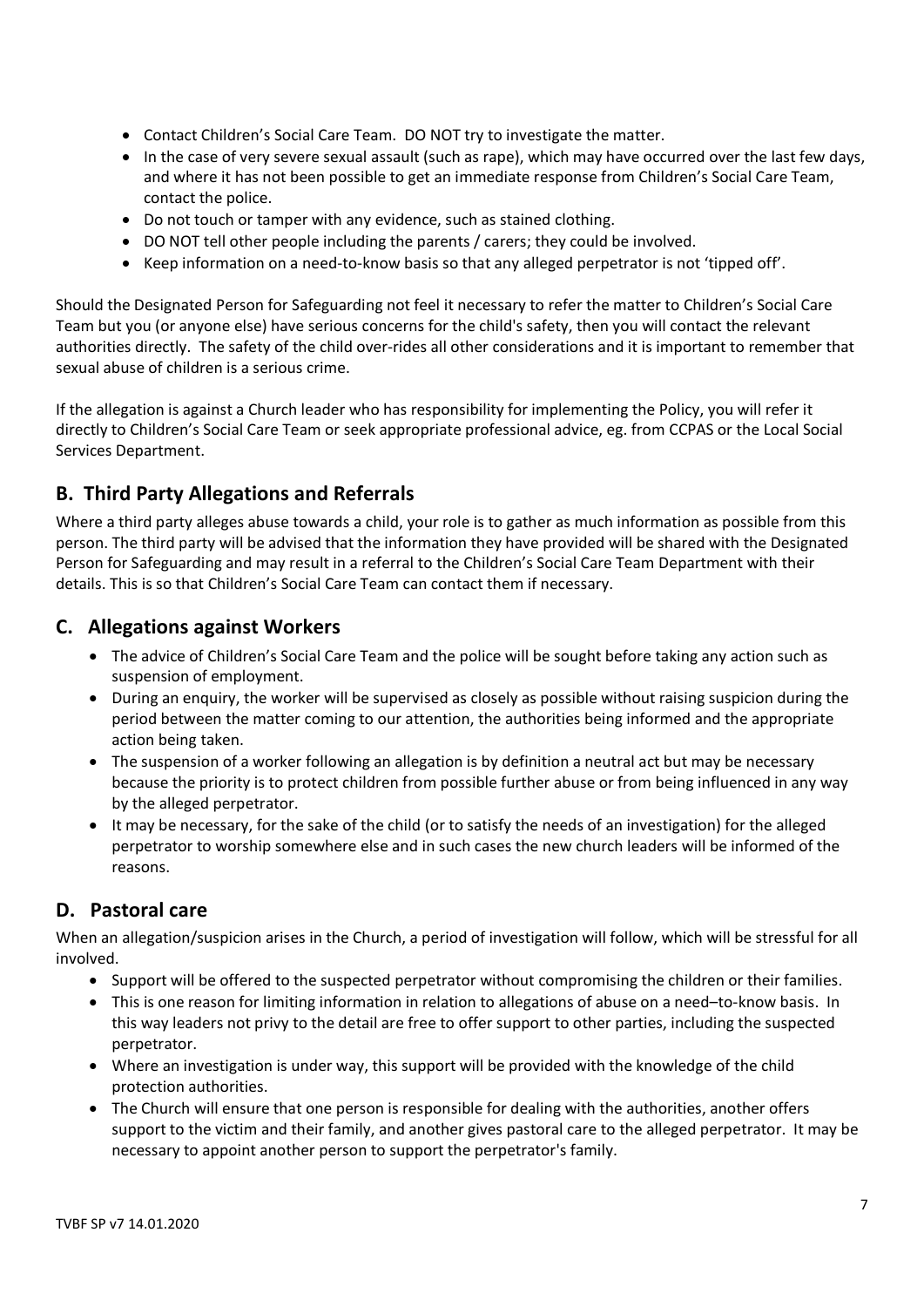• Where the perpetrator accepts some responsibility they will be encouraged to seek specialised interventions/treatment to reduce the risk of re-offending. This may only be appropriate once the investigation and legal processes have been completed.

#### **E. False Allegations**

False allegations are possible: all allegations will be properly investigated in an endeavour to establish the truth.

#### **F. Allegations against children/young people**

Children and young people are curious about the opposite sex. However, where a child is in a position of power, has responsibility over another child (as in a babysitting arrangement) and abuses that trust through some sexual activity, then this is abusive. Where one child introduces another child to some age-inappropriate sexual activity or forces themselves onto a child this is abusive. Such situations will be taken as seriously as if an adult were involved, because the effects on the child victim can be as great.

Instances such as these are investigated by the child protection agencies in the same way as if an adult were involved, though it is likely that the perpetrator would also be regarded as a victim in their own right. The possibility is that they have also been abused. Since sexual abuse can be addictive and other children could be victims now or in the future, it is important to take the matter seriously and we will need to deal with this as they would any other allegation. It cannot be assumed that young people will grow out of it. Most adult sex offenders started abusing in their teens (or even younger).

#### **G**. **Children who disclose that they 'self harming' or considering suicide.**

If a child or young person makes such a disclosure they should be encouraged to tell their parents and support to help them to do so should be offered. The issue should be discussed with the Designated Person for Safeguarding (or Deputy Designated Person for Safeguarding) as soon as possible in order to decide how best to proceed to ensure that the parents are made aware of the issue whilst maintaining the young person's trust as far as possible. The family may require support to access professional advice.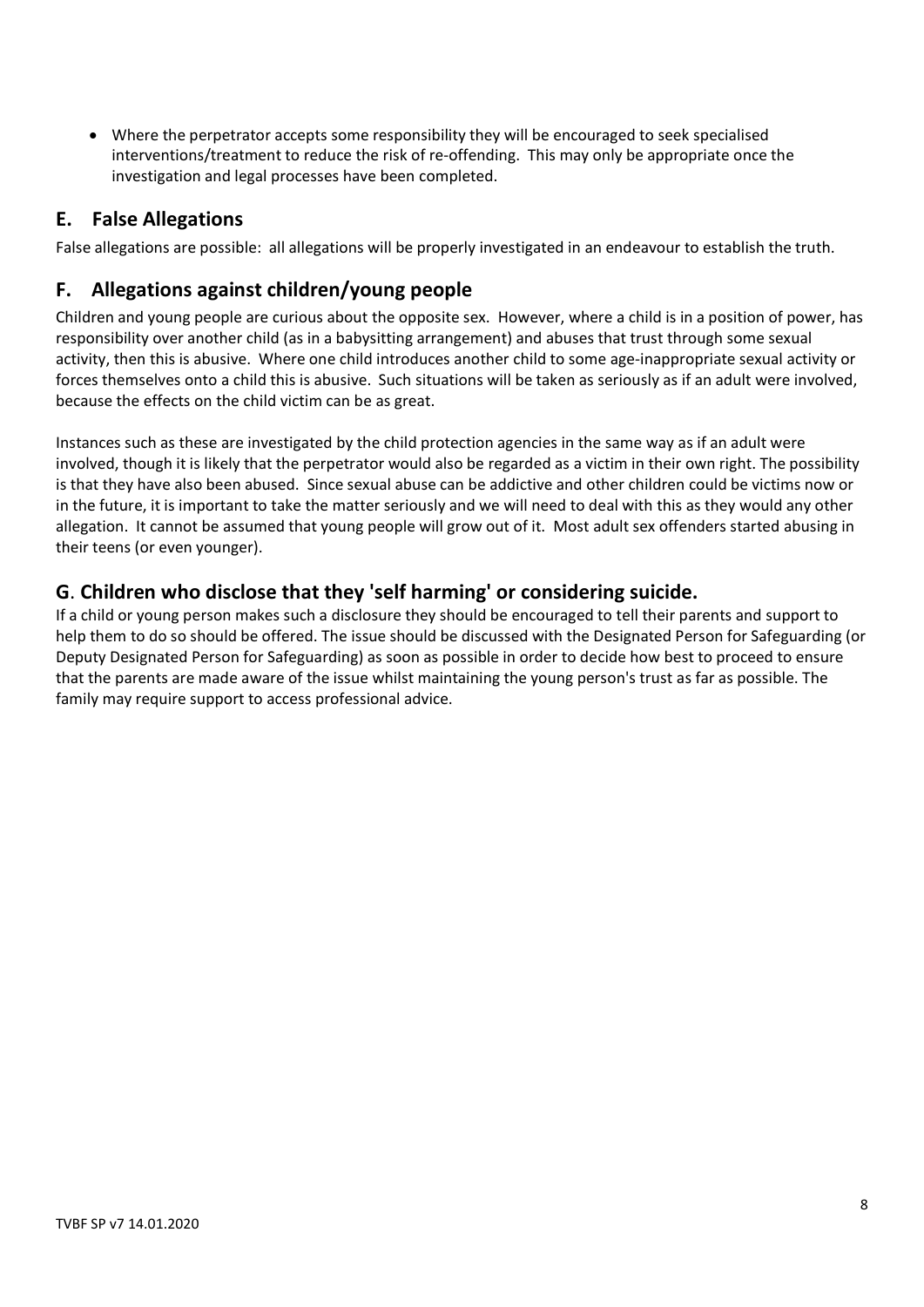#### **A. Application**

Under the Criminal Justice and Court Services Act 2000, it is an offence for anyone disqualified from working with children and young people to knowingly apply, accept or offer to work with children. The Act specifically includes trustees of charities working with children. This means that a person banned from working with children cannot serve as a trustee of a church. It is also a criminal offence to knowingly offer work with children to an individual who is so disqualified or to knowingly allow such an individual to continue to work with children.

It will be made clear in job advertisements, at interview and on application forms that all those having contact with children or young people will be asked to agree to an enhanced Disclosure and Barring Service (DBS) check being carried out before the position is confirmed.

#### 1) References

Formal references will be requested.

Where applicable an applicant's UK residency status and/or right to work in the UK will be checked.

#### 2) Interviews

All prospective workers will have an interview with the Youth Co-ordinator or Department Co-ordinator

#### **Appointment and Supervision**

The Church's safeguarding policy as well as the practical expectations will be discussed with the applicant. The worker will be required to sign their agreement in acceptance of and agreement to the procedures.

Any appointee will have a written agreement which includes a clear role description, lines of accountability to the church leadership and an assigned supervisor with regular opportunities for planned meetings so that work can be discussed, issues aired and areas of concern dealt with.

It is also advisable to have a probationary period (say 6 months) before the appointment is confirmed.

There will be regular team meetings to review procedures to ensure a common approach, sharing of concerns and identifying other matters that may need clarification and guidance.

#### 1) Training

It is important that all workers understand the agreed procedures for protecting children.

Child protection training must be attended at least once every 3 years.

Training for workers in relevant areas will be arranged, eg. first aid, food hygiene.

#### 2) Young People

Young people under 16 may be used as helpers but such helpers will be responsible to a named worker and will never be in a position where they are providing unsupervised care of children. As they will never be in unsupervised care they don't need a DBS check. However, those over 16 years old will be required to undertake the DBS procedure and full recruitment process, including interview and provision of two referees.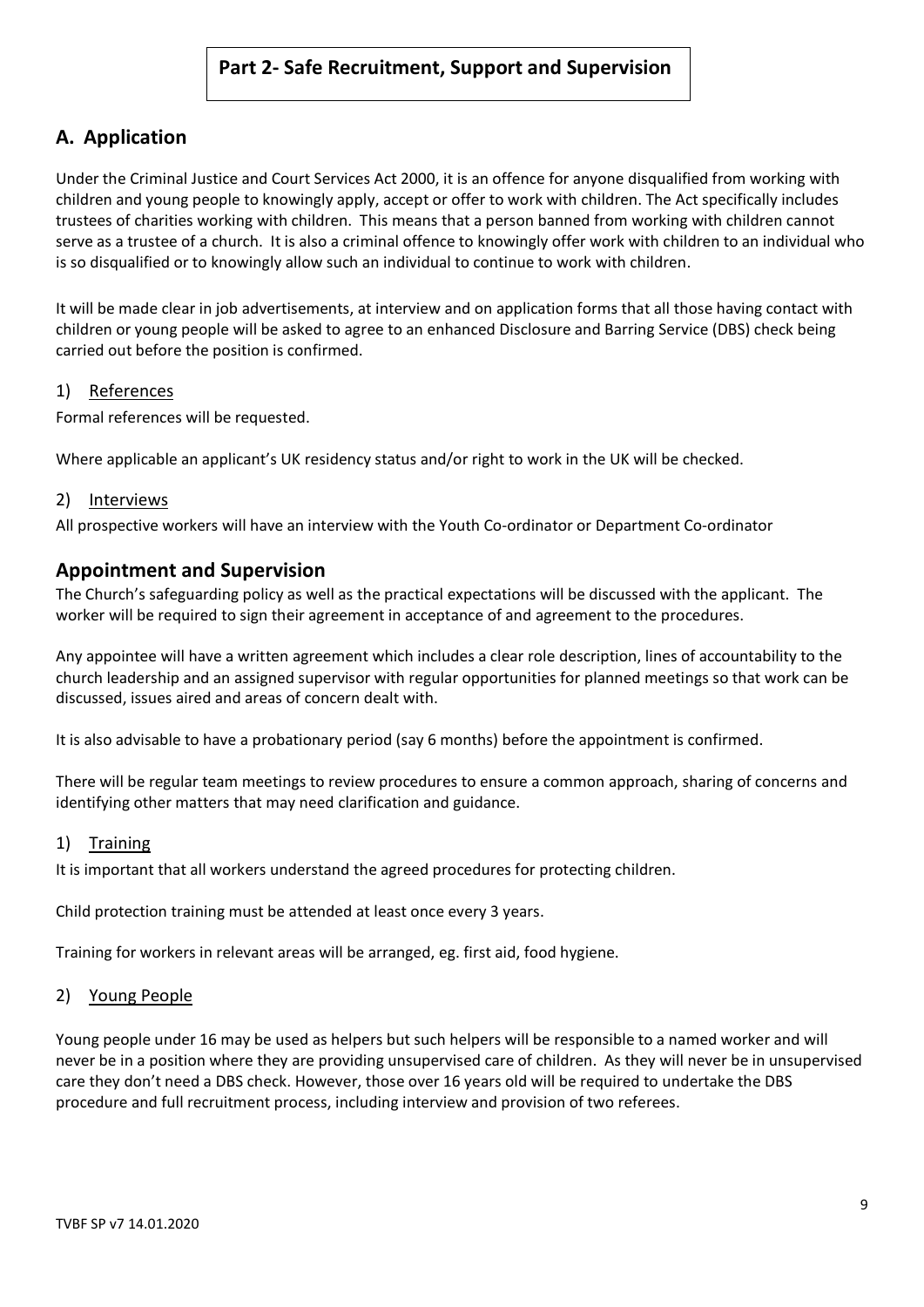## *Part 3 – Safe behaviour: a code of behaviour for workers*

#### **A. Overview/code of behaviour**

The aim of these general guidelines is to ensure quality childcare, protect children from possible abuse and workers from false accusation.

- Workers should treat all children /young people with dignity and respect in attitude, language and actions.
- Use age appropriate language and tone of voice.
- Do not engage in any of the following;
	- $\circ$  Invading the privacy of children or young people when they are using the toilet or shower.
	- o Rough games including contact between a leader and a child or young person.
	- o Sexually provocative games.
	- o Making sexually suggestive comments.
	- o Scapegoating, ridiculing or rejecting a child or young person.
- When it is necessary to control and discipline children and young people, this should be done without using physical punishment. A situation may arise where a child or young person needs to be restrained in order to protect them or a third person.
- If there is a lone leader within a group, then internal doors should ideally be left open or a room used where the group is visible to other adults e.g. a window in the door. Where this is not possible consideration should be given to providing a second leader
- At least two people are present before external doors are opened for an 'event', for example, Youth Club.
- If workers do find themselves on their own they should;
	- o Assess the risk of sending child/young person home
	- o Phone another team member and let them know the situation
	- o Get a second trained leader as soon as possible
	- o Write down a record of what happened
- If a child or young person wants to talk on a one-to-one basis you should make sure that:
	- o You try to hold the conversation in a corner of a room where other people are.
	- o Or if you are in a room on your own, leave the door open.
	- o Or you make sure another team member knows.
- Respect confidentiality. Children and young people may tell you things that they wouldn't necessarily tell their parents e.g. they have been in trouble at school. In most instances to pass on such information to others, including the child's parents represents a betrayal of trust. **See separate notes if the nature of disclosure is one of abuse or risk of significant harm**
- Consideration should be given to how many workers should be involved with the group and whether they should be male or female workers or both.
- The only adults allowed to participate in children's and young people's activities are those appointed and trained as children's/youth workers. The leader of the activity should be aware of any other adults who are in the building.
- The parents/carers may or may not attend church and it is important therefore they have been given information about the group including contact telephone numbers. It may also be useful for the church/organisation to issue formal identification.

Below are suggested ratios of adults to children, recommended for all activities with children and young people.

| Age group         | <b>Adult Helpers</b> | Number of |
|-------------------|----------------------|-----------|
|                   |                      | Children  |
| 2 years and under |                      |           |
| 3 years           |                      |           |
| 4 to 7 years      |                      |           |
| 8 years or older  |                      |           |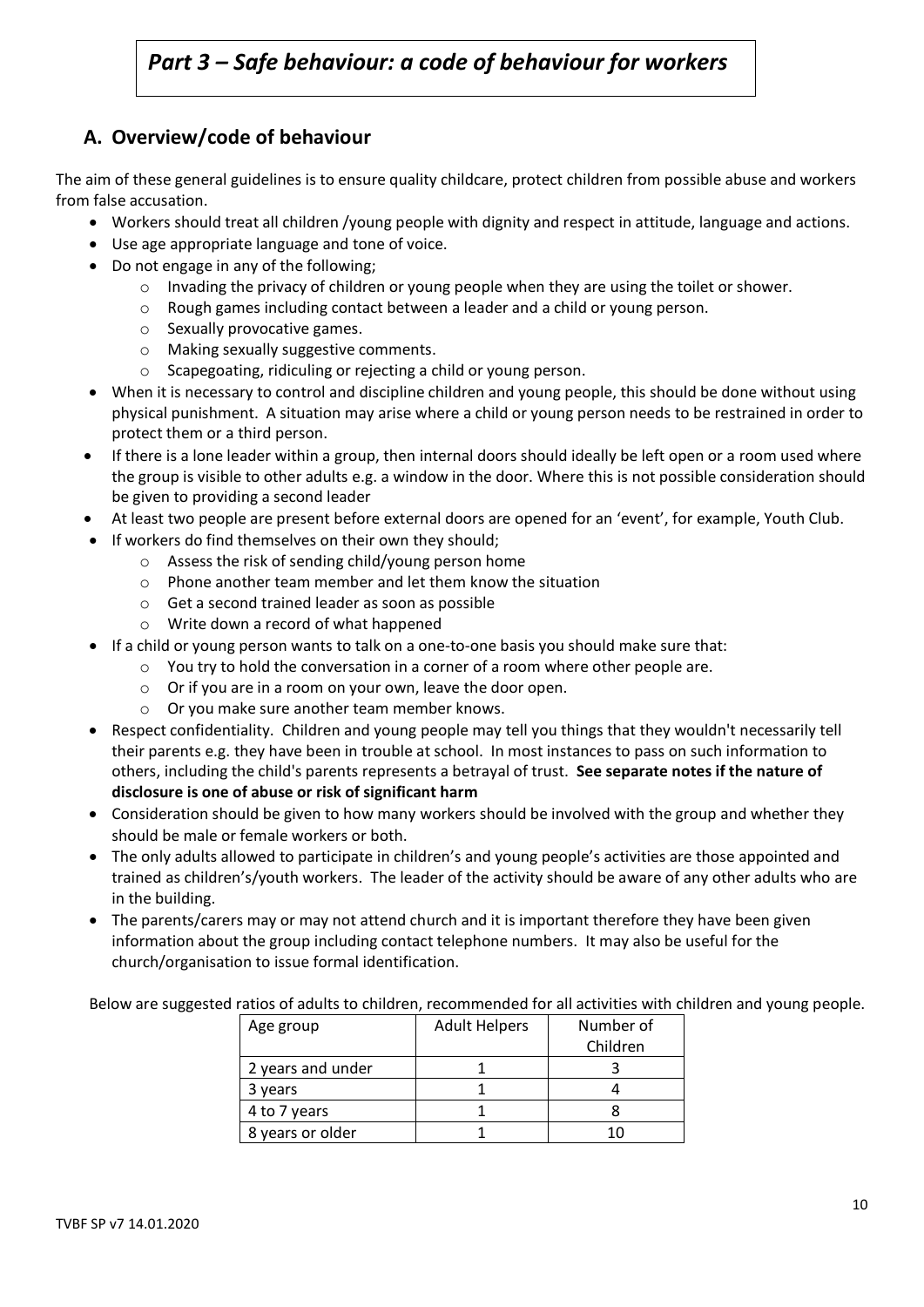- The level of personal care (eg. toileting) must be appropriate and related to the age of the child whilst also accepting that some children have special needs.
- No person under 18 years of age should be left in sole charge of any children of any age. Nor should children or young people attending a group be left alone at any time.

#### **B. Taking Care of Touching**

- Keep everything public. A hug in the context of a group is very different from a hug behind closed doors.
- Touch should be related to the child's needs, not the worker's.
- Touch should be age-appropriate and generally initiated by the child rather than the worker.
- Avoid any physical activity that is, or may be thought to be, sexually stimulating to the adult or the child.
- Children are entitled to privacy to ensure personal dignity.
- Children have the right to decide how much physical contact they have with others, except in exceptional circumstances when they need medical attention.
- When giving first aid (or applying sun cream etc), encourage the child to do what they can manage themselves, but consider the child's best interests and give appropriate help where necessary.
- Team members should monitor one another in the area of physical contact. They are free to help each other by constructively challenging anything which could be misunderstood or misconstrued.

#### **C. Mentoring**

If a worker is working as part of the recognised mentoring programme for the church with a young person:

- The parents of all young people involved in mentoring will sign the relevant consent form to say they are aware that the mentoring is happening and who it is with.
- A mentoring meeting should have an agreed start and end time and someone should be aware that you are meeting; usually a parent.
- Keep a basic record of dates of significant meetings, text messages and emails.
- Appropriate boundaries in regards to times and demand should be in place, ie. not phoning during the night, etc.
- A written record should be kept of significant issues/decisions discussed at meetings.

#### **D. Visiting Children or Young People at Home**

It is unlikely that workers will need to make a pastoral visit of children and their families at home on behalf of TVBF. If a situation occurs where it is needed then it can only be done with both DSL's being aware of the visit.

#### **Children with Special Needs**

Children and young people who have a disability can be at greater risk of abuse. They will often require more help with personal care, such as washing, dressing, toileting, feeding, mobility etc, may have limited understanding and behave in a non age appropriate way. It is good practice to speak with the parents of children/young people with special needs and find out from them how best to assist the child or young person.

#### **E. Children with no adult supervision**

When children turn up to and want to join in with church activities without the knowledge of their parents, we will:

- Welcome the child and try to establish their name, age, address and telephone number, and record their visit in a register.
- Ask the child if a parent/carer is aware of where they are. Phone and make contact.
- On leaving, give the child a consent form and explain that it needs to be filled in and brought back the next time that they attend.
- Without interrogating the child, you will need to find out as soon as possible whether they have any special needs (eg. medication) so that you can respond appropriately in an emergency.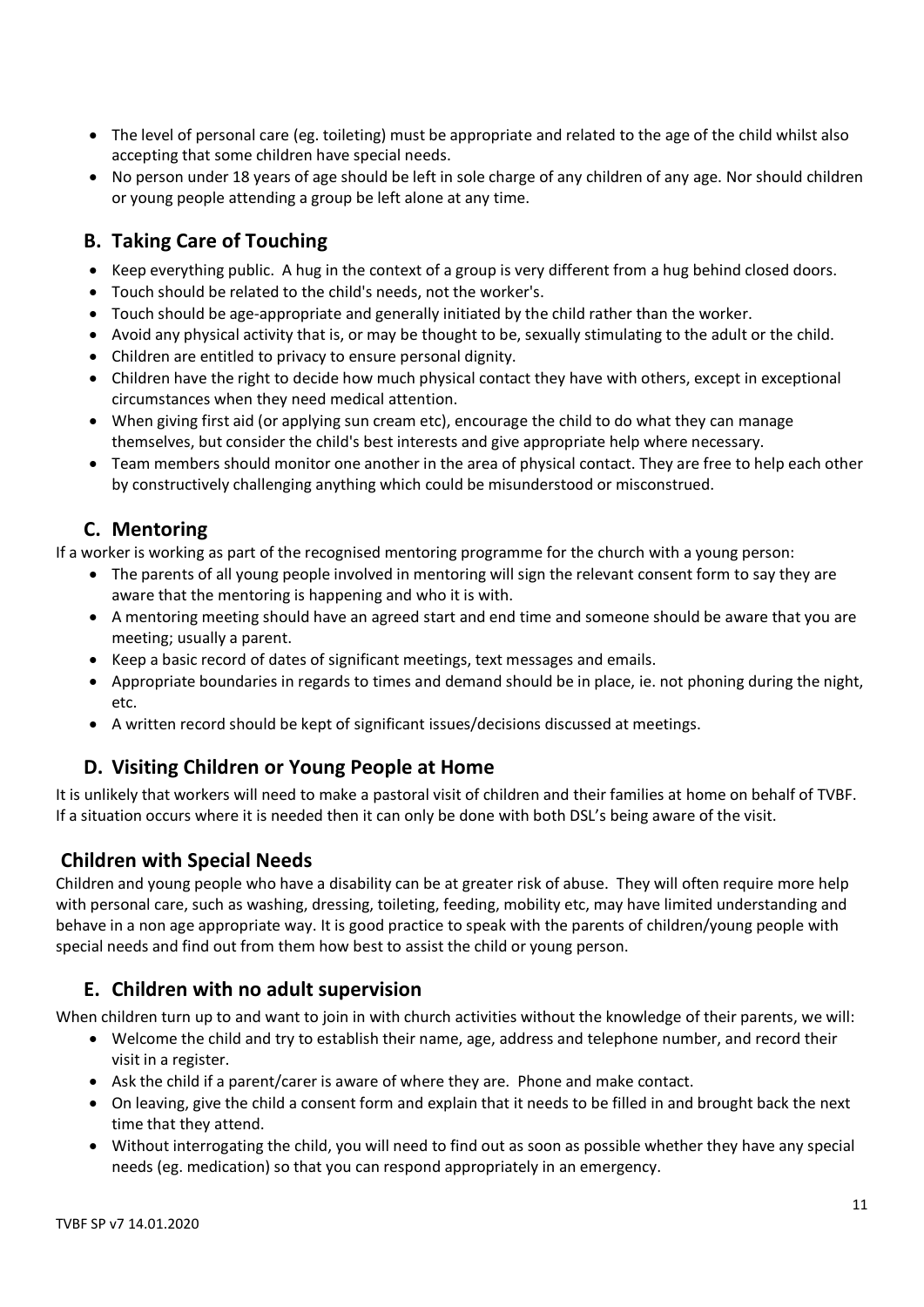#### **F. Peer Group Activities for Young People**

All youth activities will be overseen by named adults who have been selected in accordance with agreed recruitment procedures. It is accepted that groups aged 16+ may benefit from being led and run by peers. In this situation adult leaders will contribute to programme planning and reviews and will always be readily available on the premises when peer-led activities take place.

#### **G. Electronic Communication**

#### 1) Modern Technologies and Safe Communication

A worker's role description requires that they agree to read and abide by the guidance outlined within this document. These technologies are acknowledged and approved as a legitimate means of communicating with young people but the Church has clear expectations in relation to their use. Additionally, whilst social media is a valuable tool within youth work it does not replace the time spent with young people in person

It is not appropriate to use these communication methods with children of primary school age (under 11).

On the Youth Consent Form parents/carers sign to agree that the young person can receive such communications.

#### 2) Workers' Communication with Young People

All young people need to be aware of the protocols that workers follow in relation to email, messenger services, social networks and mobile phones including texting. It is important to remember that as well as the parent/carer, young people will have a right to decide whether they want a worker to have their email address or mobile telephone number and will not be pressurised into divulging information they would rather keep to themselves.

Youth workers and volunteers are expected to live lives which are a good example to the young people; behaviour, actions, words and treatment of others is as important online as it is face to face. Furthermore, as those who hold roles of leadership or responsibility over young people in a Christian organisation, professing and living out a Christian faith, leader's values should permeate online as well as face to face. How youth workers and volunteers present and conduct themselves online should be the person the young people see in reality, without exaggeration or misrepresentation.

Contact should only be made during the hours of 8am and 10pm. This guideline extends to all forms of communication with young people, such as texting or calling, other than email.

#### 3) Email

Email is sometimes used by workers to remind young people about meetings. If email is being used, volunteers should always keep copies of the emails. It is important that workers use clear and unambiguous language to reduce the risk of misinterpretation, and although it should be obvious when an email is ending, workers should never use inappropriate terms such as 'luv', 'kisses' (xx) or 'smileys' to round things off.

#### Communicating using Instant Messaging (eg. MSN Messenger, AOL AIM, Yahoo Messenger, Facebook, WhatsApp, Instagram, Snapchat)

Instant messenger should be kept to an absolute minimum and not used for 1:1 communication between a leader and a young person. Workers should use email in the manner described. If texting is used, the worker must be willing to print off text conversations if asked to do so.

Group messaging may be used e.g. WhatsApp in order to communicate with a group of young people; such as to communicate meeting details to a Cell Group, for example. There must be at least 2 adult leaders within the group.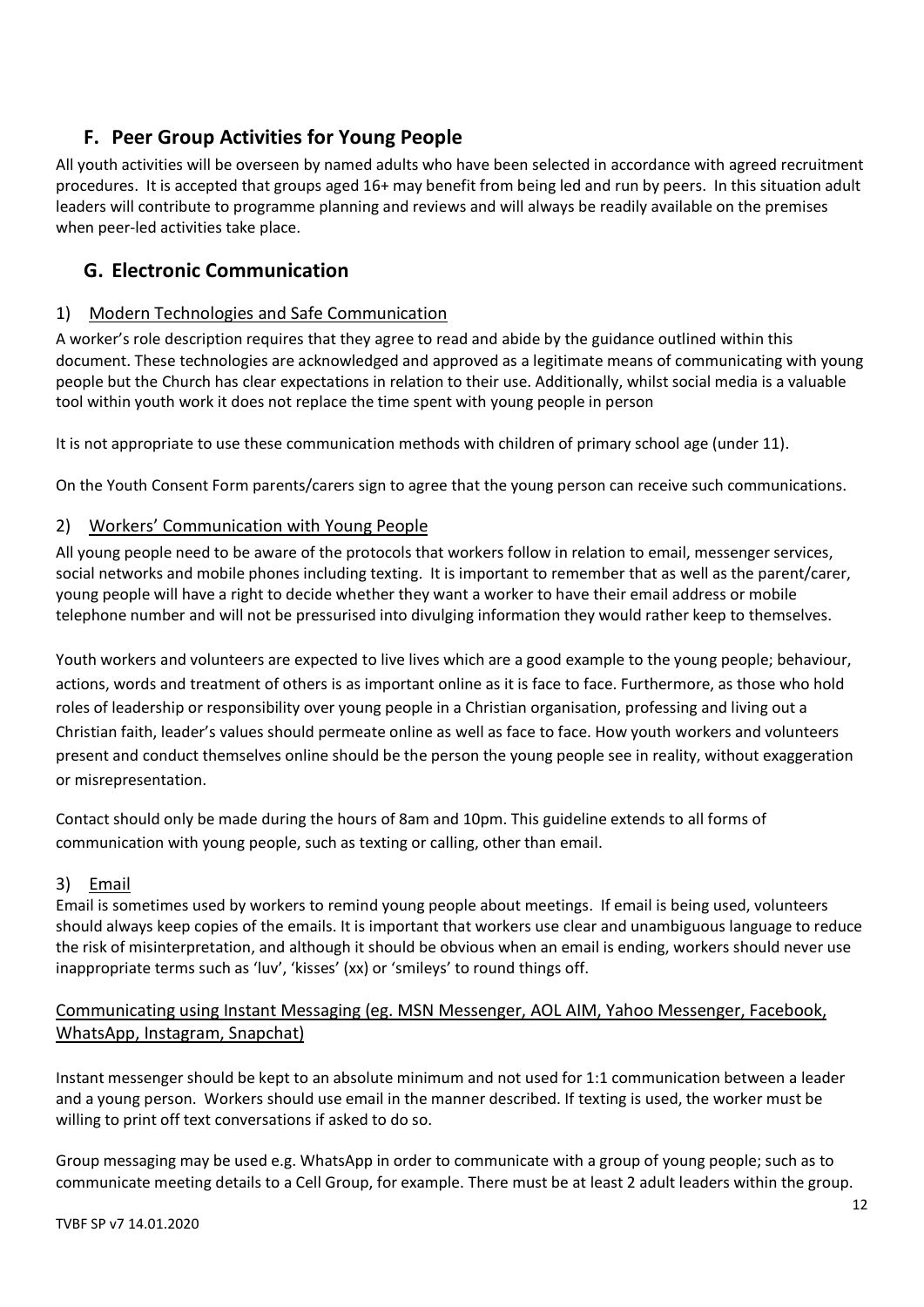#### 4) Mobile Phones

Particular diligence needs to be applied when workers use mobile phones to communicate with young people:

- All mobile phone use will be primarily about information sharing.
- Workers should keep a log of significant conversations/texts/messages.
- Any texts or conversations that raise concerns should be passed on/shown to the worker's supervisor.
- Workers should use clear language, particularly when texting, and should not use words such as 'luv' or abbreviations like 'lol' which could mean 'laugh out loud' or 'lots of love'. Symbols such as 'kisses' (xx) and 'smileys' should not be used
- Workers should not take photos on their mobile phone

#### 5) Social Networks

Those involved in the youth work at TVBF in paid or voluntary positions may use social media accounts to communicate with young people provided the following guidelines are adhered to:

- Best practice is that workers should not be 'friends' with any young person on social media platforms although there are some cases where workers may be family friends. These situations should be agreed with the child's parents/carers. (see below)
- On many social media accounts, there are options to create groups. These can be used when there is a purpose, but must be protected by privacy settings so that only members can see the content and have more than one youth worker/volunteer as part of them. Dates/Times/Locations of meetings/events can be communicated via this method.
- Within such groups, when content is posted on Facebook by young people which is deemed inappropriate by the youth workers and volunteers then it is reasonable that this might be challenged or commented on, but this should not happen via social media. Equally, if the content posted by other leaders or volunteers is considered inappropriate then this may be held to account.
- Any safeguarding issues which arise during online communication with a young person should be dealt with by following the Church's safeguarding procedures. Once a disclosure has been made, or a concern arisen, social media should not be the method of communication by which it is followed up or investigated.
- Be aware of age limits on social network sites.
- Information which has been considered confidential by the church or young person should not be released or published online.

#### Exceptions:

It is possible that a young person could be related to a youth worker/volunteer. In this instance it is possible that they may be 'friends' on 'Facebook' due to that relationship. A similar situation might arise between a young person in one family and an adult another where the 2 families are friends. In both circumstances it is the responsibility of the young person's parents to set boundaries and to monitor the communication. These situations fall outside of the scope of this policy and are not the responsibility of the church. Therefore, adults within the church are advised that they should always obtain consent from the young person's parents before accepting a young person under 18 as a friend.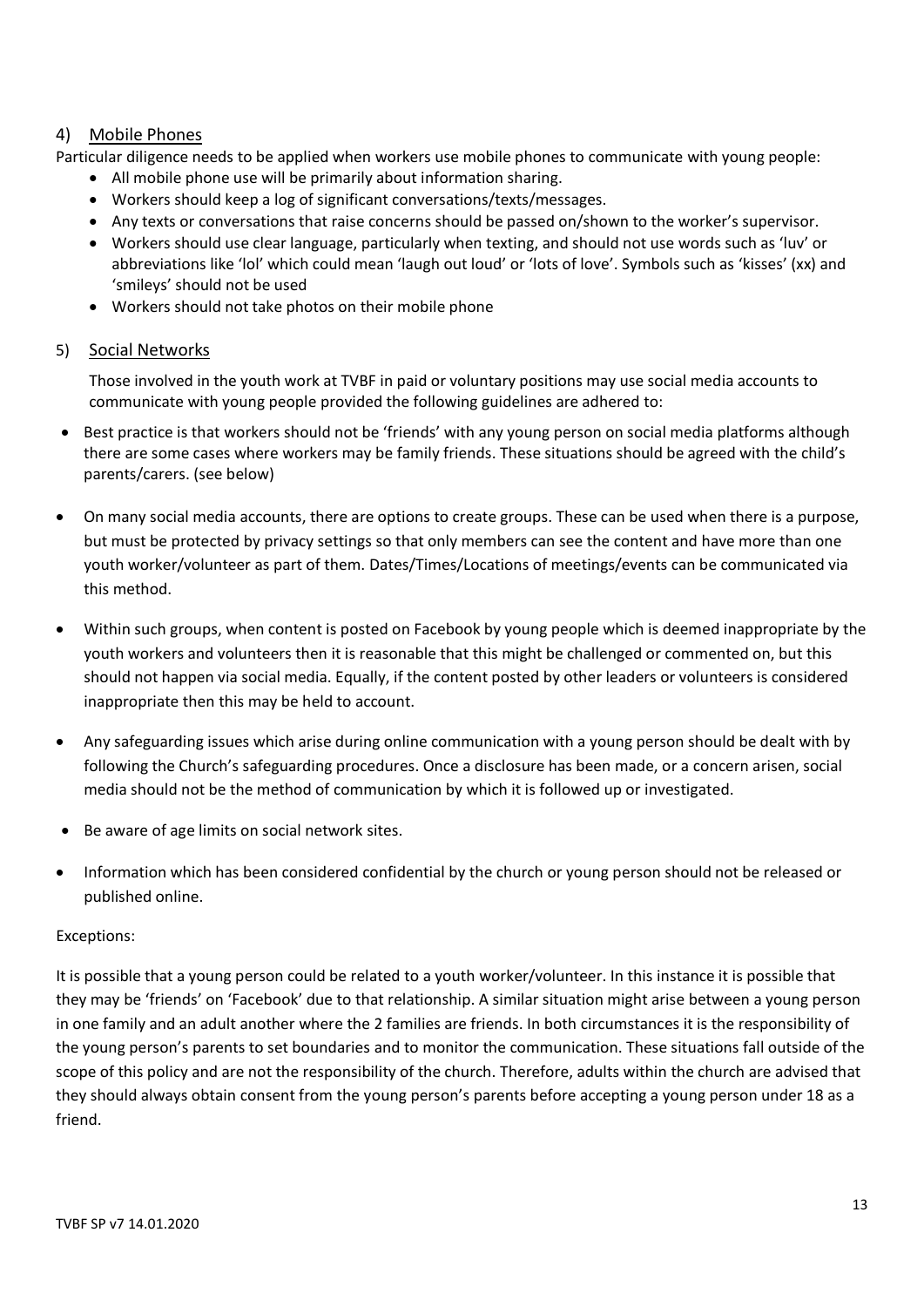#### 6) Taking Video and Photographs of Children

Since the introduction of the Data Protection Act in 1998, churches must be very careful if they use still or moving images of clearly identifiable people. There are several issues to be aware of:

- Permission must be obtained, via the consent form, of all children who will appear in a photograph or video before the photograph is taken or footage recorded.
- It must be made clear why that person's image is being used, what you will be using it for, and who might want to look at the pictures.
- When taking photographs, the purpose of taking photographs should be made clear to the participants, and that any photos taken on personal devices must be deleted once they have been used for the said purpose.
- If images are being taken at an event attended by large crowds, such as a sports event, this is regarded as a public area and permission from a crowd is not necessary.
- Many uses of photographs are not covered by the Data Protection Act 1998, including all photographs and video recordings for personal use, such as a parent/carer taking photographs at school sports days for the family photo album, or videoing a church nativity play.
- Children and young people under the age of 18 should not be identified by surname or other personal details, including e-mail or postal addresses, telephone or fax numbers.
- When using photographs of children and young people, it is preferable to use group pictures.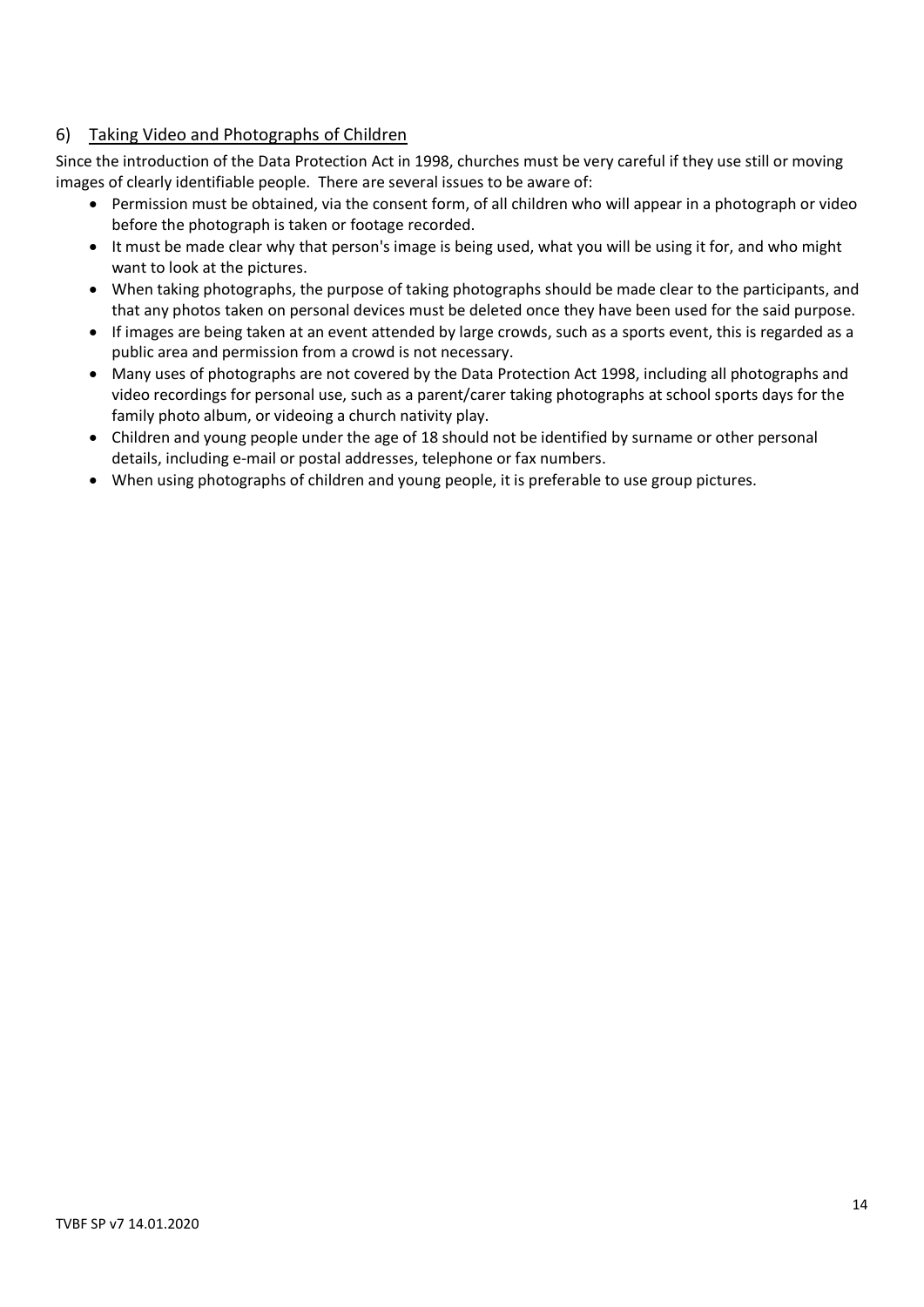#### **A. Safe practice and safe premises**

#### 1) Consent forms

It is essential that we have important information about all children and young people involved in any activities at the church. This information is recorded on our consent forms (appendices 1 and 2)

The first week someone attends we must have name, medical emergency information and a contact name and number. Then they must bring their form back with them the next week that they attend.

#### 2) Health and Safety

All activities for children and young people will comply with the Church's current health and safety policy, with particular attention paid to the sections on Fire Action, First Aid, PAT testing, Health and Safety and Kitchen and Food Hygiene.

Whenever possible at all events involving preparation of food at least one worker will hold a valid Basic Food Hygiene Certificate.

#### 3) Fire

It is the responsibility of all group leaders/responsible persons within the building to ensure the safety of themselves and those who are in their control. In addition it is a legal requirement that all group leaders/responsible persons are familiar with the emergency procedures in the event of fire.

#### 4) First Aid: Does this happen below?

TVBF have a number of trained First Aiders. First aid kits are held by Anne Seaman who ensures that the contents of the first aid boxes are checked on a regular basis. A first aid kit must be carried by a leader on all events and activities as well as an incident reporting book/forms which must be completed in the event of any accidents, injuries or incidents.

Completed accident forms should be retained by the group leader/event organiser.

All TVBF groups will ensure that they have sufficient trained first aiders on their regular team so that there is always a first aider present at events and activities.

#### 5) Supervision of groups

The person responsible for a group/activity should ensure that it is clear who the 'responsible person' for that activity is and must keep a register so that they know who is on the premises. The responsible person must ensure that all children leave with the appropriate person. This role can be delegated to another leader.

#### 6) Food Hygiene /Health and Hygiene

The Food Safety (General Food Hygiene) Regulations 1995 state that anyone who handles food or whose actions could affect its safety must comply with the regulations. It follows therefore that those with responsibility for food will need to possess the Basic Food Hygiene Certificate and be aware of food safety (preparation, handling and storage, disposal of waste, etc.)

#### 7) Transporting Children

These guidelines will apply to all drivers involved in the transportation of children and young people (under the age of 18), on trips organised by or on behalf of the Church. They do not apply to private arrangements for transportation made, for example, between parties with parental responsibility. Our practice on transporting children is as follows: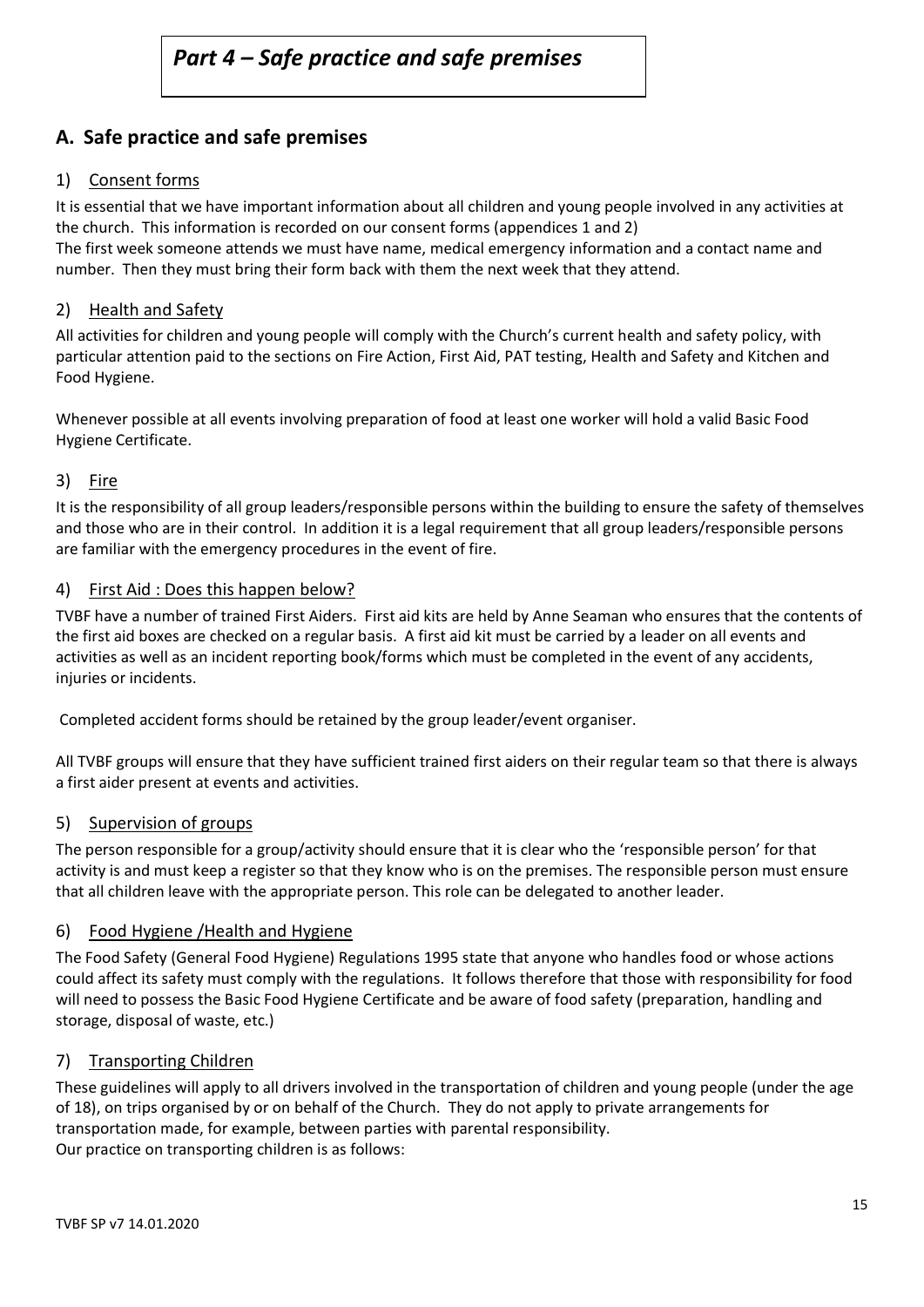- Usually only those who have gone through the Church recruitment procedures for workers will transport children. Drivers will be accompanied by another adult in the vehicle when transporting children. In the event that the driver has not gone through the Church recruitment procedures for workers, the second adult must have done so.
- All drivers will have read the Church's Child Protection Policy and agree to abide by it.
- Parental consent (may be implied consent) will be given for all journeys.
- At collection or dropping off points a child will not be left alone and must be collected by an appropriate adult. NB – children will usually be taken home and not left at a 'dropping off point'
- Drivers will be 21 or over and have held a full driving licence for at least two years.
- As far as possible, boys will be transported by men and girls by women. There should always be a female adult in the vehicle when a girl is being transported
- The driver must ensure that they have adequate insurance cover: The driver should declare to their insurers that they are participating in the activity of transporting people for the church. 'Business use' cover may be required. The response of the Insurance Company may be different if the driver is being reimbursed. The vehicle will need to be road worthy.
- All hired minibuses used to transport children will have a small bus permit, the necessary insurance, a driver with a valid driving licence that entitles them to drive a minibus.
- If parents transport each other's children around other than trips organised by the church, for example to and from activities, such arrangements are the responsibility of the parents involved and not the responsibility of the Church.
- Parents will usually be required to transport their own children to and from local Youth Activities
- Where parents are required to collect children following events organised by the church, for example a Youth Club event, Youth Leaders should not take responsibility for transporting children home. The exception to this is where the parents have difficulty in collecting the child and arrangements are made between the parent and Leader for a Leader to take the child home. In this event, the child must be taken straight home following the organised event and the person with overall responsibility for organising the event must be made aware of the arrangements. Where possible, a second adult should be in the car.
- Where transport arrangements fall outside of these arrangements, the DSL's must be advised and contacted about the arrangements so this can be discussed and agreed.

#### 8) Risk Assessment

Before undertaking any activity the activity leader will ensure that a risk assessment is carried out and it is advisable to appoint someone specifically for this task. This could be a generic risk assessment

#### 9) Insurance

Residential activity/camp organisers will ensure with the church treasurer that there is adequate insurance cover for the event activity. If the trip is at a centre it is also important to establish that there is appropriate public liability insurance.

#### **B. Outings and overnight events**

- Before undertaking any outing or overnight activity a special risk assessment must be carried out.
- Parents will be informed in writing of all the arrangements.
- Consent forms will be obtained for each overnight activity.
- There will be leaders with first aid and food hygiene certificates with the group.

#### 1) Sleeping Arrangements (Outings and overnight events)

Arrangements for residential holidays will be considered carefully. Workers will not share sleeping accommodation with fewer than three children. It may be acceptable for workers to share sleeping accommodation with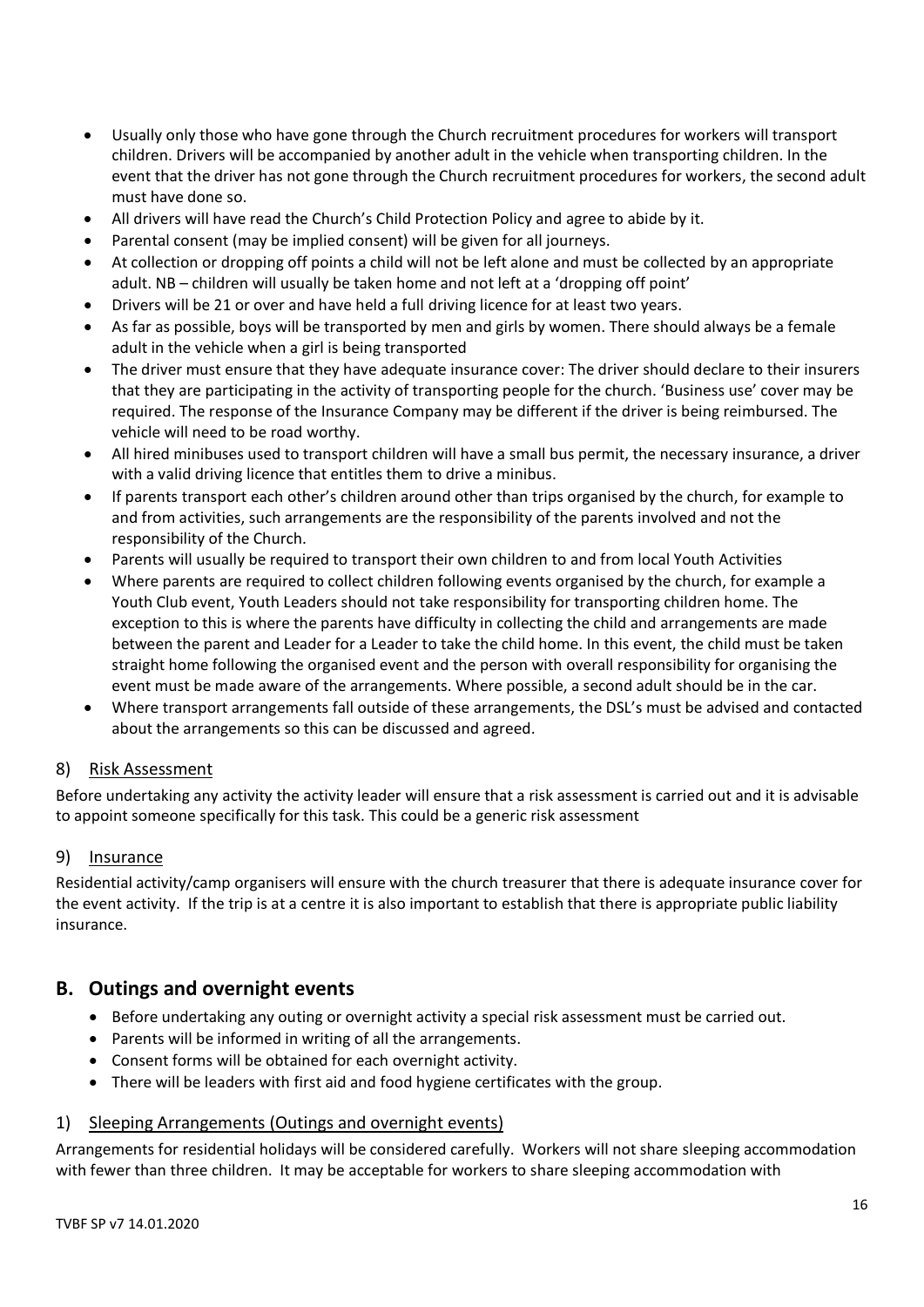children/young people in a large dormitory or on an activity such as youth hostelling where it is customary practice. Arrangements will be age-appropriate, provide security for the child/young person and be safe for children/young people and workers. Girls will be accommodated with girls/female workers and boys with boys/male workers. The activity leader will ensure that parents understand what the arrangements will be.

#### 2) Adventurous Activities (Outings and overnight events)

No child will participate in adventurous activities without the written consent of the parent /carer. The residential activity/camp organisers will ensure that the staff engaged in such activities are properly trained and qualified and that the correct ratio of staff to children is met. At an activity centre or for an organisation whose own staff undertake such activities, if the activities come within the scope of the Adventure Activities Licensing Regulations 1996, the residential activity/camp organisers need to ensure that the premises are licensed.

#### 3) Fire Safety (Outings and overnight events)

The residential activity/camp organisers will have a fire safety procedure, which will include the following:

- Everyone will be warned of the danger of fire. If the residential activity/camp is in a building then everyone must be made aware of the fire exits. A fire drill will be practised on the first day of the residential activity/camp.
- When using a building as a residential facility, ensure that the fire alarm is audible throughout the accommodation and that all signs and exits are clearly visible. It will also comply with fire regulations.
- In the case of an emergency, ensure measures are in place to alert children and young people with disabilities (eg. a child who is hard of hearing).

#### 4) Safety (Outings and overnight events)

At all times, it is the responsibility of the workers to know the whereabouts of every child/young person participating in a residential activity/camp and this may include monitoring access on and off the site.

General safety rules will be applied as appropriate (eg. no running round tents due to the risk of injury from tripping over guy lines).

#### 5) Swimming Trips

There will be an increased adult to child ratio for all swimming trips and prior to the trip the swimming ability of a child/young person will be established. A swimming consent for each child (or a copy) will be taken by the group leader on the trip.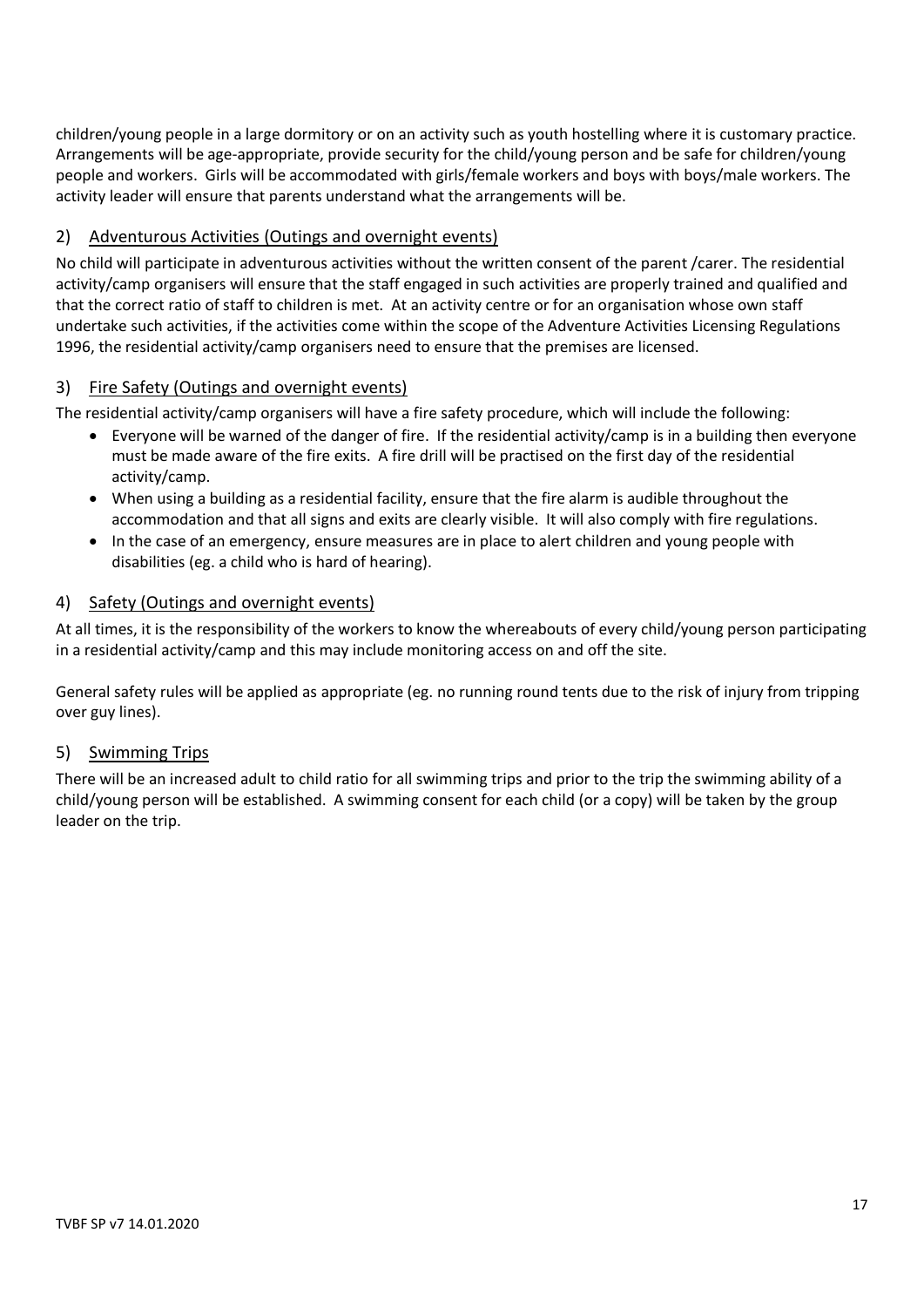### *Part 5 – Safe Community*

#### **A. Bullying**

Bullying is another way in which children (or adults) abuse other children, and it can be verbal or physical. Bullying includes teasing, making unkind comments about a child, demanding money, "ganging up" on a child or physically assaulting a child. You might see evidence of torn clothes, bruising, burns, or scratches. A child might be afraid to attend school or other activities if they think the bully will be present.

The effect of bullying on the victim can be profound, both emotionally and physically.

Bullying can take many forms including:

- Name-calling, taunting, teasing, mocking
- Kicking, hitting, pushing, intimidating
- Unwanted physical contact of a sexual nature or sexually abusive comments
- Taking belongings
- Inappropriate text-messaging and emailing
- Sending offensive or degrading images by phone or over the internet
- Gossiping, spreading hurtful and untruthful rumours
- Excluding people from groups
- 'Unofficial' activities such as initiation ceremonies or practical jokes which may cause physical or emotional harm.

Bullies will often pick on a particular feature of a person's appearance or character as a supposed 'reason' for bullying:

• Racial difference; disability; sexuality; hair colour; gender

Bullies can be:

- Children or young people bullying others in their peer group, or other children and young people either older or younger
- Adults bullying children and young people
- Children and young people bullying adults.

Bullying will always cause a great deal of pain and harm for those on the receiving end. Many children and young people affected by bullying believe they have nowhere to turn. They are scared to speak out and often blame themselves. They can become fearful and reclusive.

Some signs that can indicate that a child or young person is being bullied are as follows:

• Withdrawal; lack of desire to join activities with certain individuals; drop in school marks; torn clothing; loss of friends; avoidance of church groups and other activities; bruises; need for extra money or supplies.

In order to prevent bullying the following procedures will be adopted:

- The children and young people themselves will be involved in agreeing a code of behaviour which makes it clear that bullying is unacceptable
- Children and young people should know how they can report any incidents of bullying
- All allegations of bullying will be treated seriously
- Details will be checked carefully before action is taken
- The bullying behaviour will be investigated and bullying will be stopped as quickly as possible
- The parents of the bully and of the bullied will be informed
- An attempt will be made to help bullies change their behaviour
- All allegations and incidents of bullying will be recorded, together with actions that are taken.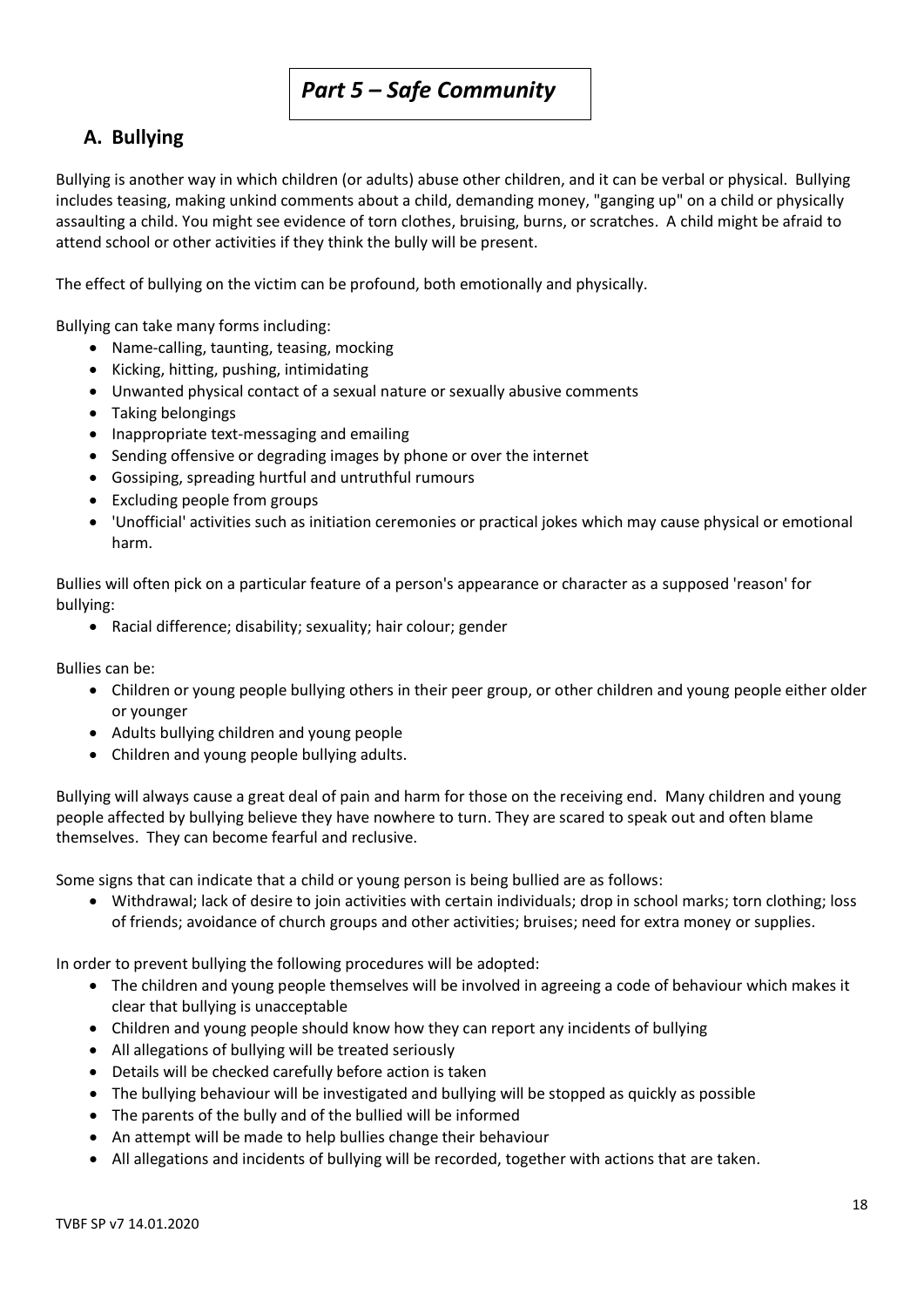#### **B. Working with Offenders**

When someone attending the Church is known to have abused children, an individual appointed by the pastor and Designated Person for Safeguarding will supervise the individual concerned and offer pastoral care, but in its commitment to the protection of children, will set boundaries for that person which they shall be expected to keep.

When it is known that a person who has been convicted of sexually abusing children or young people is attending TVBF, it is important that their behaviour within the church community is properly managed and that a contract is put in place. There are also times when it will be appropriate to take such measures with a person who has faced a series of allegations about the sexual abuse of children and young people but has never been convicted (such allegations may be revealed on an Enhanced DBS Disclosure under relevant non-conviction information).

If an offender is on the Sex Offenders' Register they will be monitored under guidelines known as the Multi-Agency Public Protection Arrangements (MAPPA). In the latest guidance there is provision to require a written contract to be in place if the offender wishes to attend a place of worship.

In determining the details of the contract:

- There will be a discussion about who should be informed of the nature of the offence and the details of the contract
	- $\circ$  The rights of the offender to re-build their lives without everyone knowing the details of their past offence should be balanced against the need to protect children and young people
	- o The Designated Person for Safeguarding and the Pastor should always be informed
- The Designated Person for Safeguarding should determine whether the person is subject to supervision or is on the Sex Offenders' Register
	- $\circ$  if so, the Designated Person for Safeguarding should make contact with the offender's specialist probation officer (SPO) who will inform the church of any relevant information or restrictions that the church should be aware of
- The Designated Person for Safeguarding should inform and take advice from CCPAS.

An open discussion must be held with the person concerned in which clear boundaries are established for their involvement in the life of the church. A written contract should be drawn up which identifies appropriate behaviour. The person should be required to sign the contract. The contract:

- Will identify the meetings the person may attend
- Will specify that they will always sit apart from children and young people
- May ask that they are always accompanied by a befriender on church premises
- Will require the person not to attend small group meetings where children or young people are present
- Will require that the person declines hospitality where there are children or young people
- Will state that the person will never be alone with children or young people while attending church functions
- Will require the person to stay away from areas of the building where children or young people meet.

The contract should be monitored and enforced. Those who offend against children and young people can often be manipulative. If the contract is broken certain sanctions should be considered.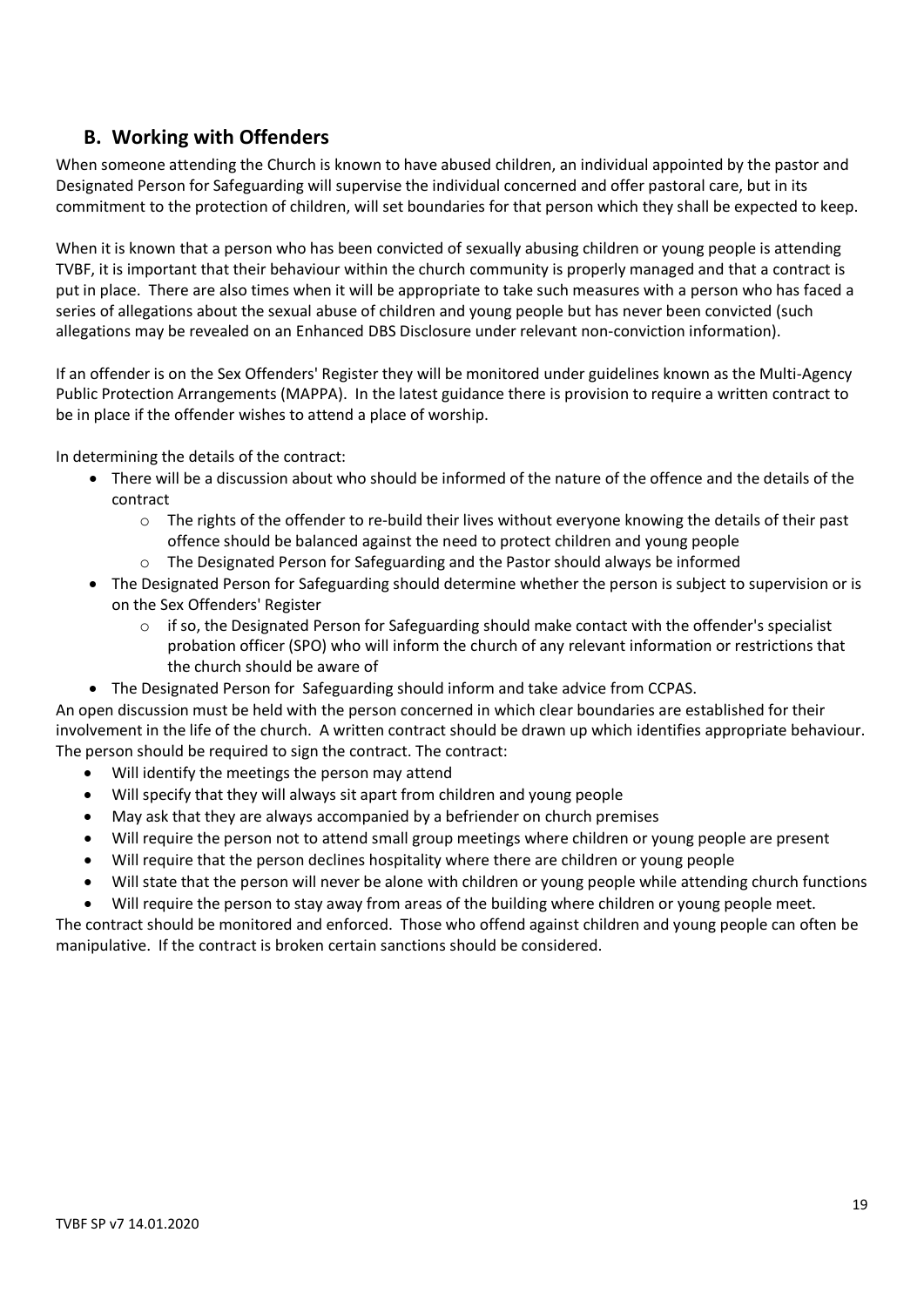#### **Appendix 1 Academic Year: (year 0-6; up to age 11) Child Consent Form**



Tick group/activity attended by child

| <b>Creche</b>                                                                                                                                             |                                          |  | <b>Footprints</b>                 |             | <b>Pathfinders</b>                |  |  |  |
|-----------------------------------------------------------------------------------------------------------------------------------------------------------|------------------------------------------|--|-----------------------------------|-------------|-----------------------------------|--|--|--|
| <b>Crossroads</b>                                                                                                                                         |                                          |  | <b>Youth Club</b>                 |             |                                   |  |  |  |
|                                                                                                                                                           | <b>CONTACT DETAILS &amp; INFORMATION</b> |  |                                   |             |                                   |  |  |  |
| Name of<br>Child                                                                                                                                          |                                          |  |                                   |             | Date of Birth                     |  |  |  |
| School                                                                                                                                                    |                                          |  |                                   | School Year |                                   |  |  |  |
| Address                                                                                                                                                   |                                          |  | Home phone                        |             |                                   |  |  |  |
|                                                                                                                                                           |                                          |  |                                   |             | Mobile phone<br>(parent/guardian) |  |  |  |
|                                                                                                                                                           |                                          |  | Other emergency<br>contact number |             |                                   |  |  |  |
| preferred<br>E-mail<br>Contact                                                                                                                            |                                          |  |                                   |             |                                   |  |  |  |
| <b>MEDICAL INFORMATION</b>                                                                                                                                |                                          |  |                                   |             |                                   |  |  |  |
|                                                                                                                                                           | Please provide details of any:           |  |                                   |             |                                   |  |  |  |
| Medical condition or disability<br>$\bullet$<br>Allergies<br>٠<br>Dietary needs<br>Special needs<br>٠                                                     |                                          |  |                                   |             |                                   |  |  |  |
| <b>CONSENT</b>                                                                                                                                            |                                          |  |                                   |             |                                   |  |  |  |
| Do you consent to photos being taken of your child for local display or publicity?                                                                        |                                          |  |                                   | Yes         | No                                |  |  |  |
| Do you consent to un-named photos being used on the church website?                                                                                       |                                          |  |                                   | Yes         | No                                |  |  |  |
| In an emergency, if I cannot be contacted, I give permission for my child to receive first aid or necessary hospital<br>treatment, including anaesthetic. |                                          |  |                                   |             |                                   |  |  |  |
| Parent/Guardian to sign and print name:                                                                                                                   |                                          |  |                                   |             |                                   |  |  |  |
| Date                                                                                                                                                      |                                          |  |                                   |             |                                   |  |  |  |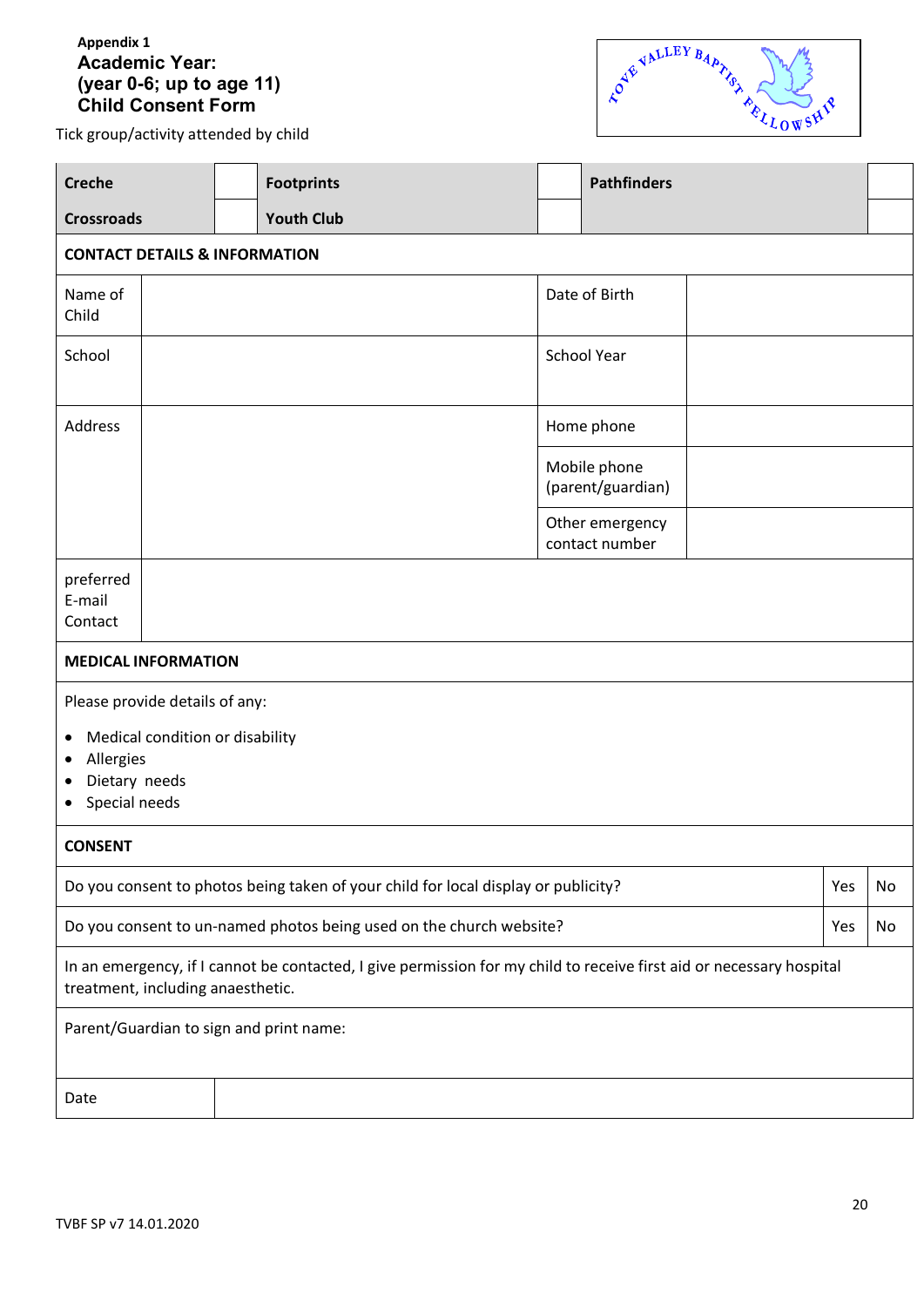#### **Appendix 2 Academic Year: (year 7-13; age 11 to 17)**

#### **Youth Consent Form**

Tick all activities attended by young person



|                                                                                                                                                                                   | <b>Youth Club - Seniors</b> |  | <b>Youth Cells</b> |                                   |                                   | <b>Crossroads or G - Team</b> |  |  |  |
|-----------------------------------------------------------------------------------------------------------------------------------------------------------------------------------|-----------------------------|--|--------------------|-----------------------------------|-----------------------------------|-------------------------------|--|--|--|
| <b>CONTACT DETAILS &amp; INFORMATION</b>                                                                                                                                          |                             |  |                    |                                   |                                   |                               |  |  |  |
| Name of young<br>person                                                                                                                                                           |                             |  |                    | Date of Birth                     |                                   |                               |  |  |  |
| School                                                                                                                                                                            |                             |  |                    |                                   | <b>School Year</b>                |                               |  |  |  |
| Address                                                                                                                                                                           |                             |  |                    |                                   | Home phone                        |                               |  |  |  |
|                                                                                                                                                                                   |                             |  |                    | Mobile phone<br>(parent/guardian) |                                   |                               |  |  |  |
|                                                                                                                                                                                   |                             |  |                    |                                   | Other emergency<br>contact number |                               |  |  |  |
| preferred<br>E-mail contact                                                                                                                                                       |                             |  |                    |                                   |                                   |                               |  |  |  |
| <b>MEDICAL INFORMATION</b>                                                                                                                                                        |                             |  |                    |                                   |                                   |                               |  |  |  |
| Please provide details of any:                                                                                                                                                    |                             |  |                    |                                   |                                   |                               |  |  |  |
| Medical condition or disability                                                                                                                                                   |                             |  |                    |                                   |                                   |                               |  |  |  |
| Allergies<br>Dietary needs                                                                                                                                                        |                             |  |                    |                                   |                                   |                               |  |  |  |
| Special needs                                                                                                                                                                     |                             |  |                    |                                   |                                   |                               |  |  |  |
| <b>CONSENT</b>                                                                                                                                                                    |                             |  |                    |                                   |                                   |                               |  |  |  |
| Do you consent to photos being taken of your child for local display or publicity?<br>Yes                                                                                         |                             |  |                    |                                   | No                                |                               |  |  |  |
| Do you consent to un-named photos being used on the church website?                                                                                                               |                             |  |                    | Yes                               | No                                |                               |  |  |  |
| In an emergency, if I cannot be contacted, I give permission for my child to receive first aid or necessary hospital<br>treatment, including anaesthetic.                         |                             |  |                    |                                   |                                   |                               |  |  |  |
| I give permission for my child to take part in organised trips to activities off site and to travel with a driver deemed<br>responsible according to child protection guidelines. |                             |  |                    |                                   |                                   |                               |  |  |  |
| I give permission for recognised youth leaders to use electronic means of communication with my child (eg mobile<br>phones, e-mail, facebook etc)                                 |                             |  |                    |                                   |                                   |                               |  |  |  |
| Parent/Guardian to sign and print name:                                                                                                                                           |                             |  |                    |                                   |                                   |                               |  |  |  |
| Date                                                                                                                                                                              |                             |  |                    |                                   |                                   |                               |  |  |  |

Appendix 3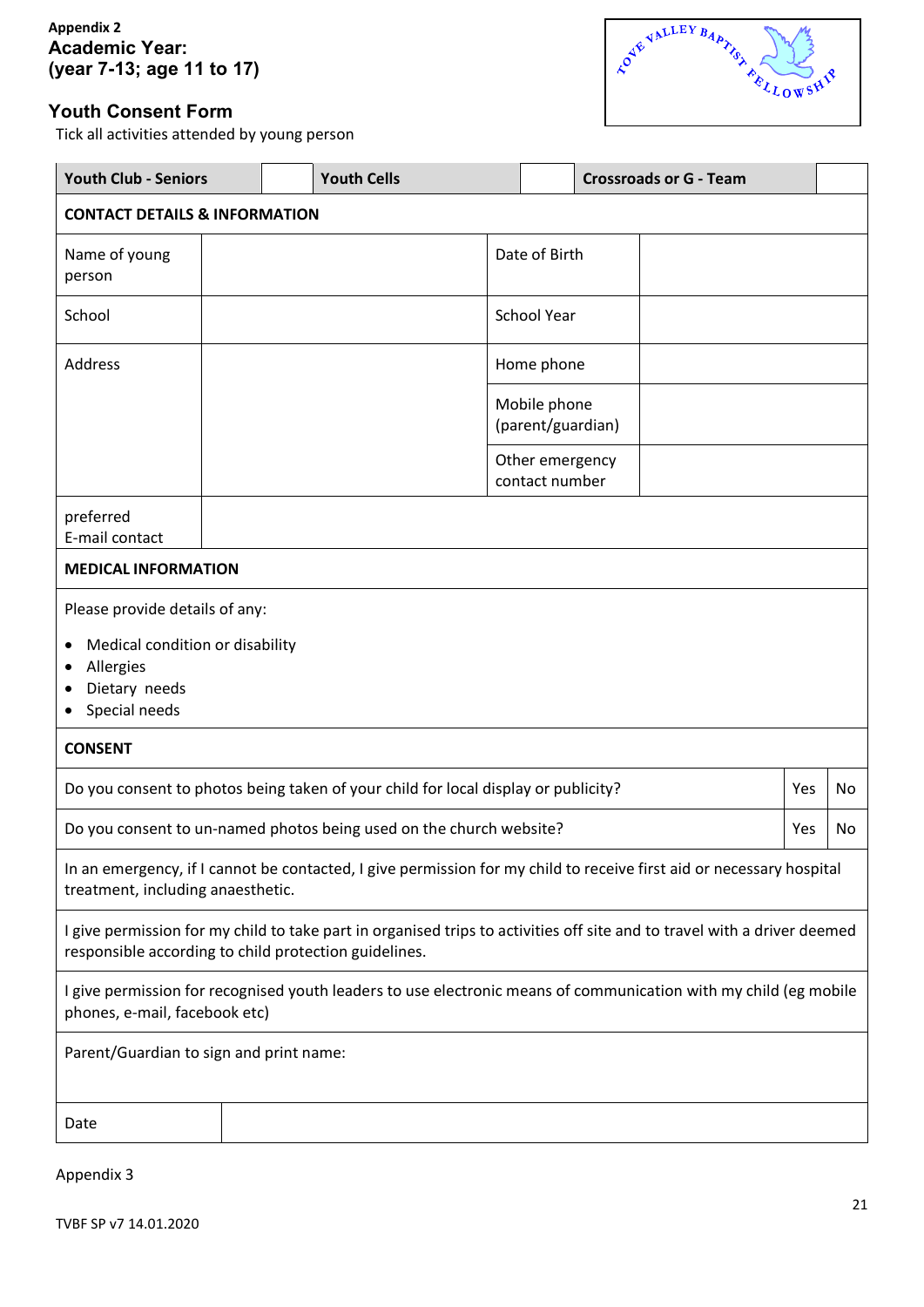# TON BALLEY BADYS

## **Accident form**

Full name of injured person and age if under 18: **Date/Time of accident:** 

Did the accident occur within a structured activity/meeting? If so, which meeting?

**Give details of how the accident occurred, where it occurred, what supervision was being given at the time and the nature of the injury sustained. Continue on the back of the form if necessary – diagrams may be helpful.**

Names of any witnesses to the accident: Name of First Aider:

What treatment or advice was given?

Items used from First Aid Kit:

Was it necessary to call the Emergency Services or take or send them for further treatment? Give details:

Recommendations to the Health and Safety Deacon in light of this accident:

**Signed - Injured Person** *Print Name* 

*First Aider Print Name*

22 *Parent/Guardian* **(if injured person is under 18)***When*  completed, this form must be signed by parent/guardian of injured person (if under 18). They may wish to have a copy.<br>— *The form should then be kept by the event organiser/group leader.*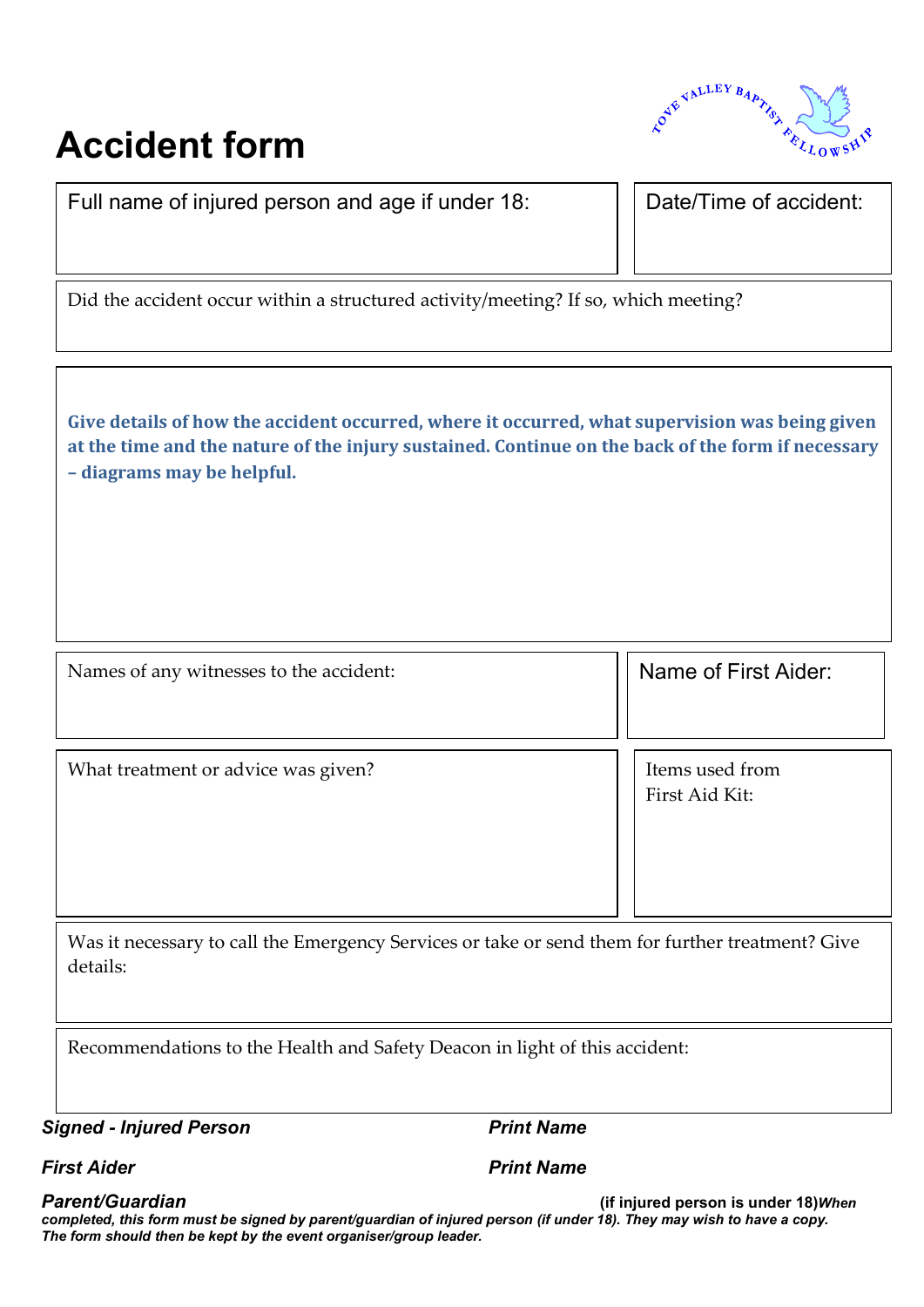## **Incident Form**



| <b>Activity/Event</b>                                                                                |                                                                                                 |  |  |  |  |
|------------------------------------------------------------------------------------------------------|-------------------------------------------------------------------------------------------------|--|--|--|--|
| Date and time                                                                                        |                                                                                                 |  |  |  |  |
| <b>Leaders present</b>                                                                               |                                                                                                 |  |  |  |  |
| Any other activities or<br>people in the building or at<br>the event?                                |                                                                                                 |  |  |  |  |
|                                                                                                      | DETAILS OF INCIDENT (ie what happened; when did it happen; who was involved; who witnessed it?) |  |  |  |  |
|                                                                                                      |                                                                                                 |  |  |  |  |
|                                                                                                      |                                                                                                 |  |  |  |  |
|                                                                                                      |                                                                                                 |  |  |  |  |
|                                                                                                      |                                                                                                 |  |  |  |  |
|                                                                                                      |                                                                                                 |  |  |  |  |
| RESPONSE TO INCIDENT (ie what did you do; who did you tell; how else did you or will you follow up?) |                                                                                                 |  |  |  |  |
|                                                                                                      |                                                                                                 |  |  |  |  |
|                                                                                                      |                                                                                                 |  |  |  |  |
|                                                                                                      |                                                                                                 |  |  |  |  |
|                                                                                                      |                                                                                                 |  |  |  |  |
|                                                                                                      |                                                                                                 |  |  |  |  |
| Sign and print name:                                                                                 |                                                                                                 |  |  |  |  |
| Pass this form to the Designated Safeguarding Person                                                 |                                                                                                 |  |  |  |  |
| Date                                                                                                 |                                                                                                 |  |  |  |  |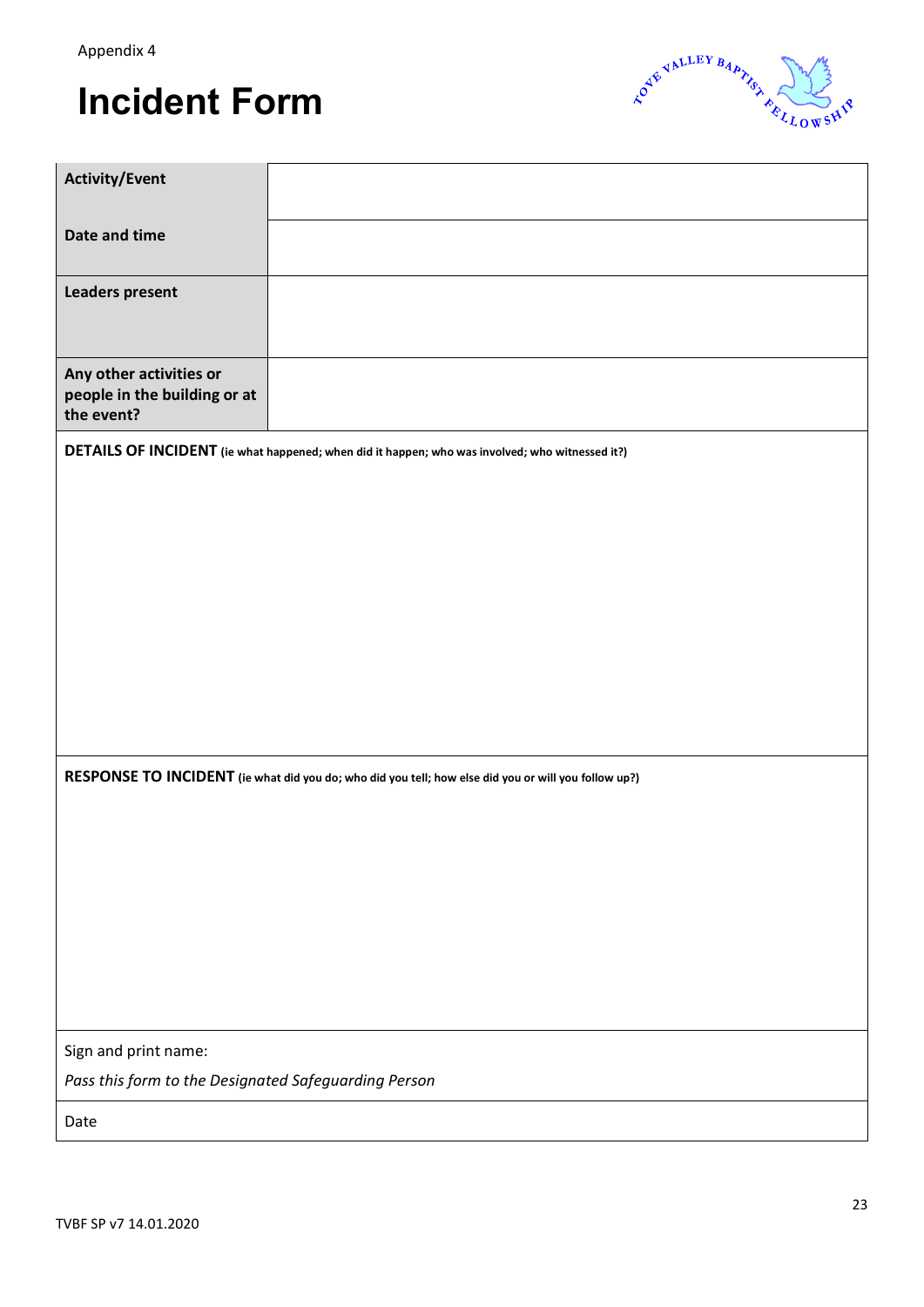# **Body Chart**

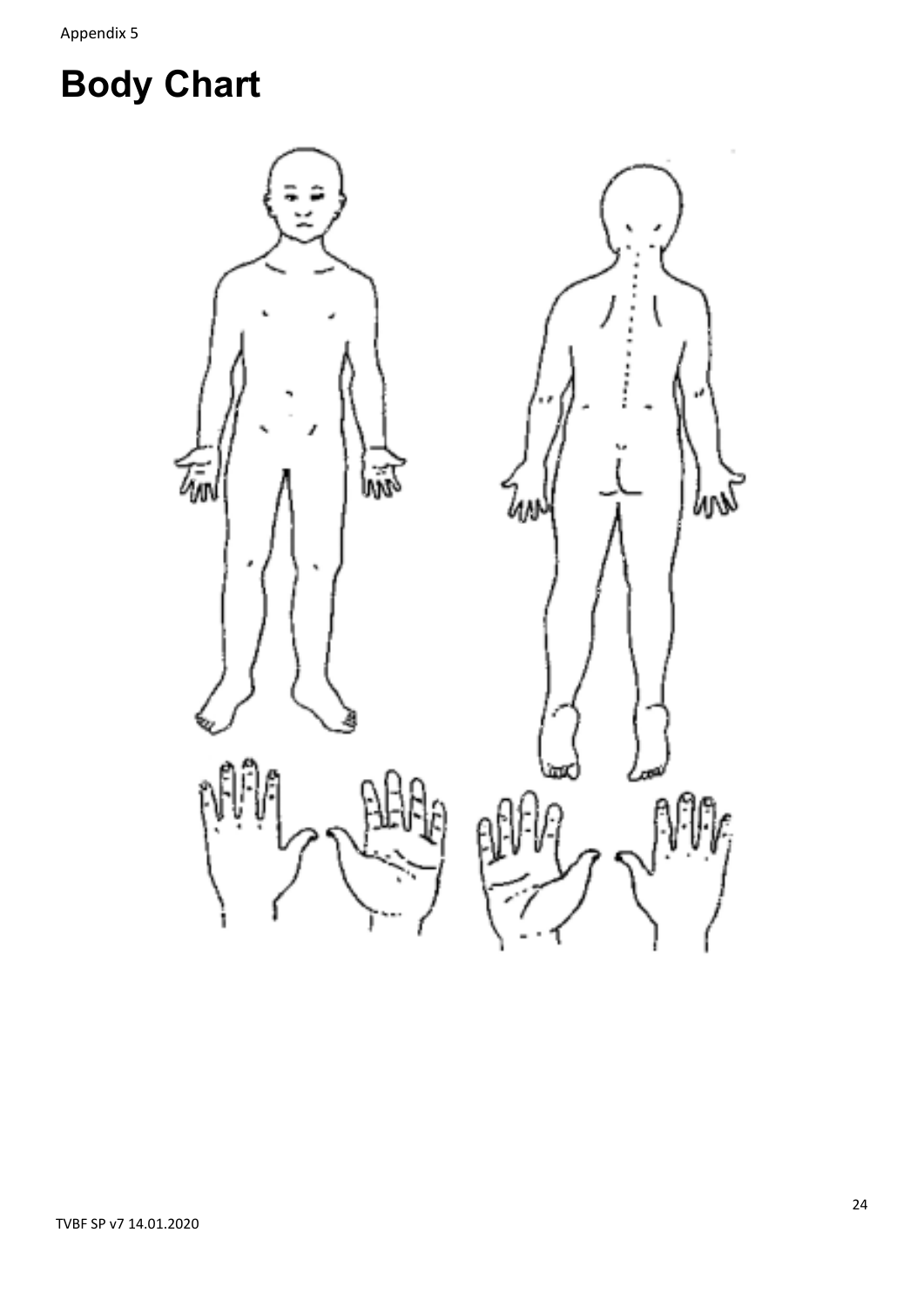Stage 1 A worker has a concern about the welfare of a child/young person or the behaviour of an adult The person who has the concern has a duty to **RECORD AND REPORT** A written record must be made of the concern using a standard incident report form and the concern should be reported to the Designated Person within 24 hours. If a child is in imminent danger of harm a referral should be made to the police or Social Care Team without delay. Stage 2 The Designated Person receives the report of concern The Designated Person has a duty to **REVIEW AND REFER** The report will be reviewed by the Designated Person with any other relevant information and a decision will be taken (often in liaison with others) as to what action should follow. Any formal referral to Social Care Team should normally be made within 24 hours of receiving the report. If a child is in imminent danger of harm a referral should be made to the police or Social Care Team without delay.

#### Stage 3

After the decision has been made as to what action should be taken

The Designated Person, the Safeguarding Trustee and the Minister may have a duty to

#### **SUPPORT AND REPORT**

Support should be offered to all parties affected by any safeguarding concerns and where formal referrals are made reports may need to be made to the local Association, the Independent Safeguarding Authority or the Charity Commission.

TVBF SP v7 14.